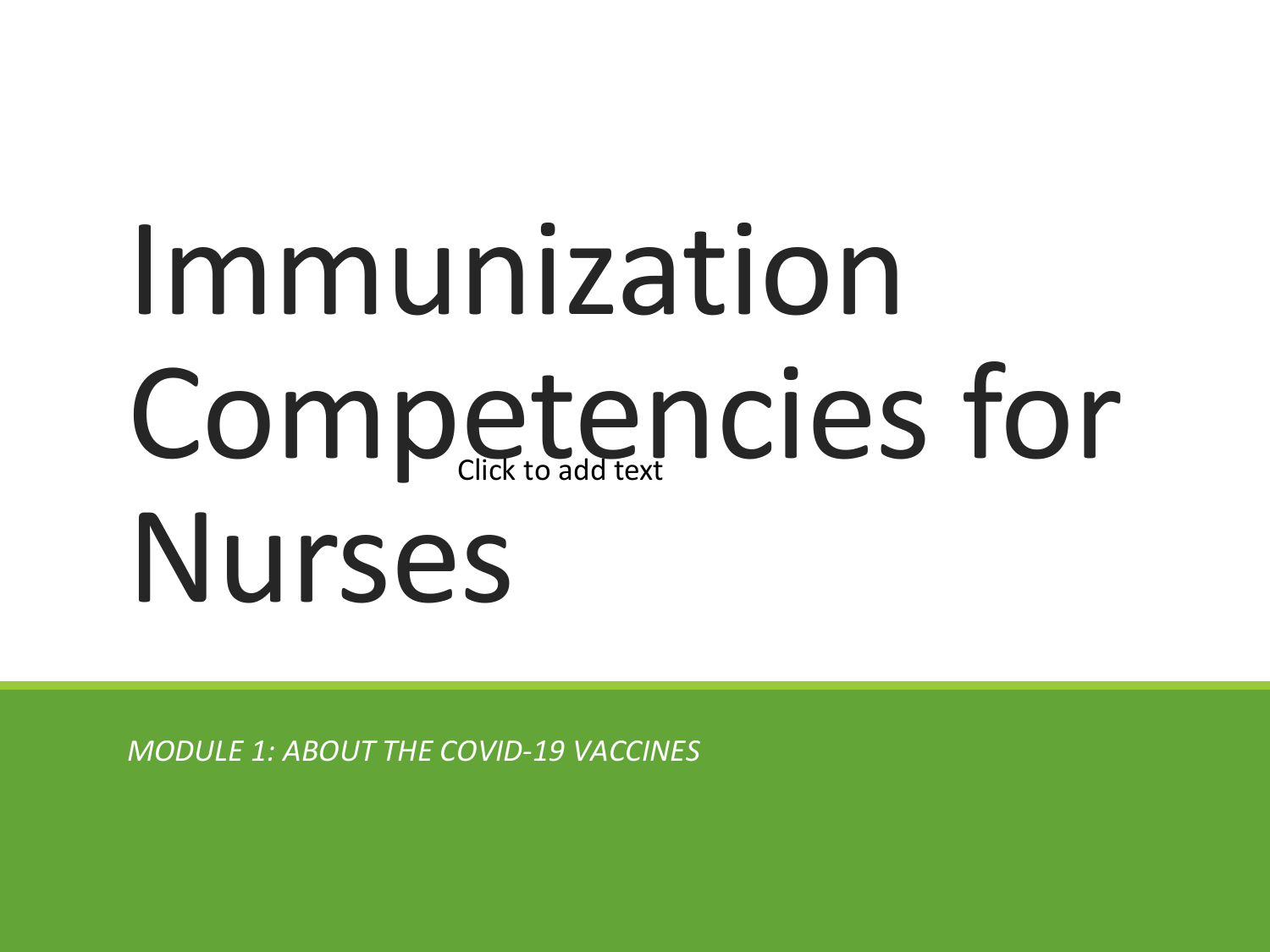### Module Outline

Approved COVID-19 Vaccines

mRNA Vaccines

**Non-replicating viral vector vaccines**

Dosing Intervals

Vaccine Development

Resources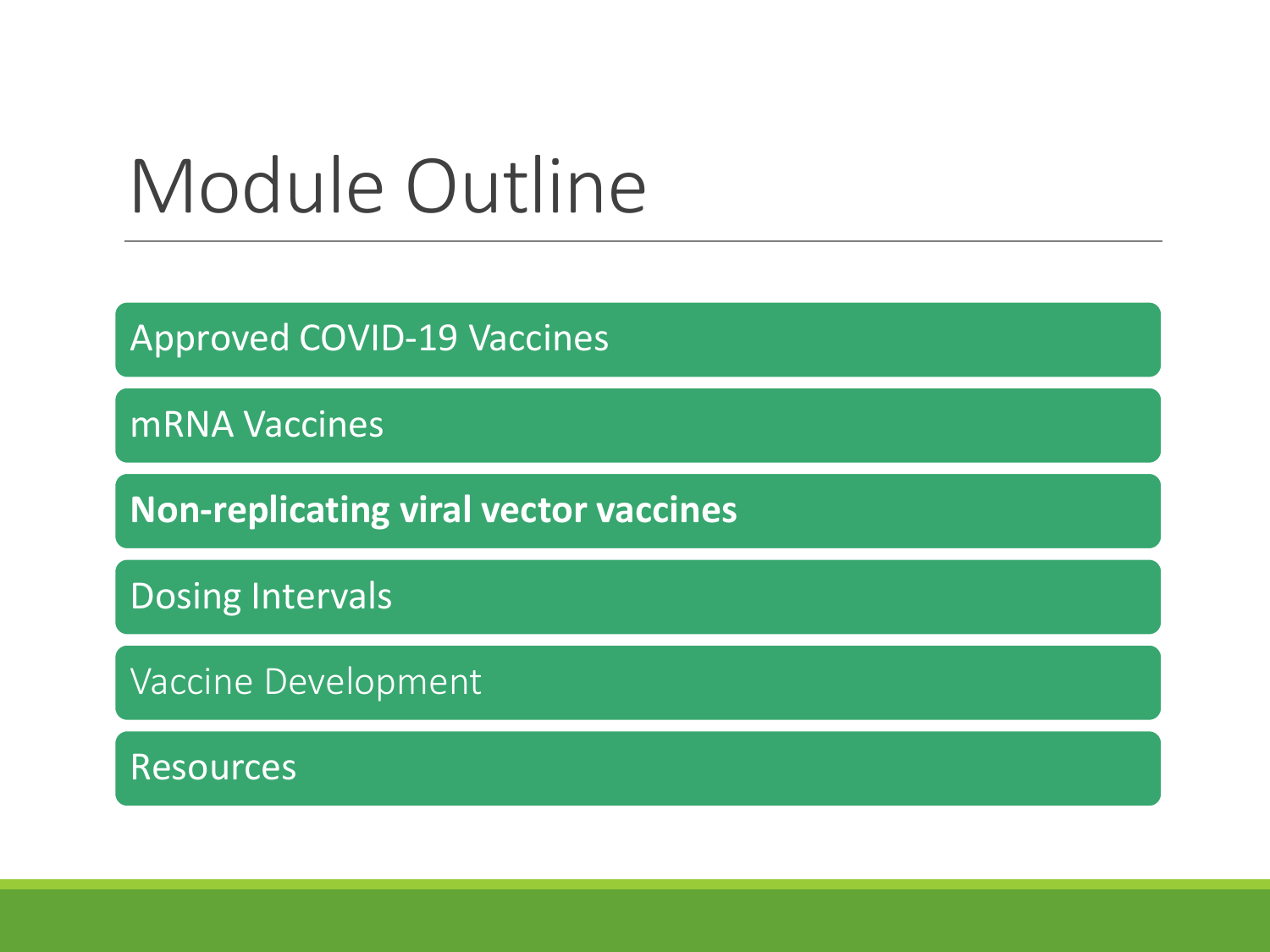### Approved COVID-19 Vaccines in Canada

- 1) Spikevax COVID-19 Vaccine (Moderna)
- 2) Comirnaty COVID19 Vaccine (Pfizer-BioNTech-30mcg)
- 3) Comirnaty COVID-19 Vaccine (Pediatric Pfizer-BioNTech-10mcg)
- 4) AstraZeneca/COVISHIELD COVID-19 Vaccine
- 5) Janssen (Johnson & Johnson) COVID-19 Vaccine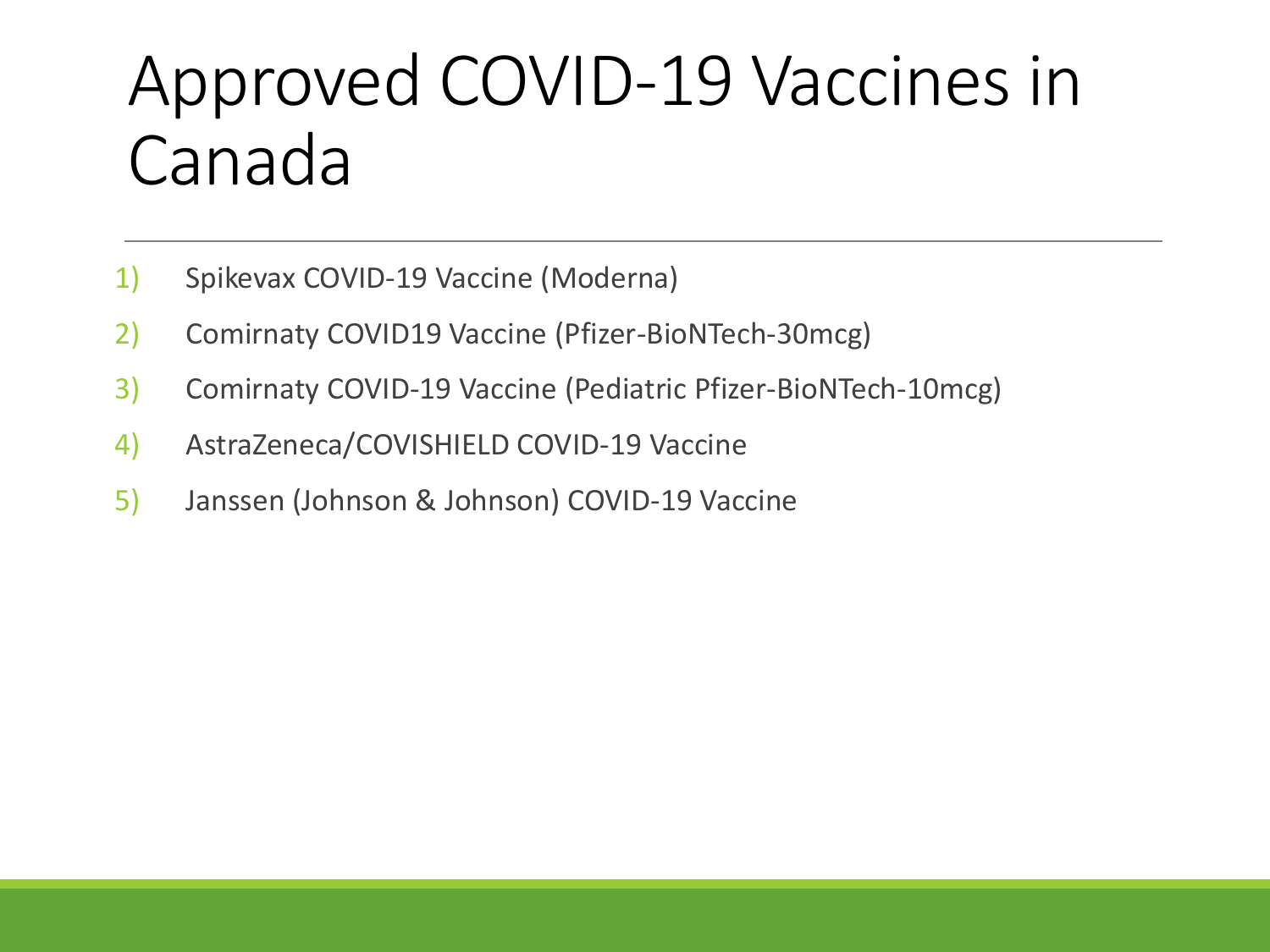### SPIKEVAX™ (Moderna)

#### ✓ **Indications:**

o Spikevax (mRNA-1273 SARS-CoV-2 vaccine) is indicated for active immunization against coronavirus disease 2019 (COVID-19) caused by the severe acute respiratory syndrome coronavirus 2 (SARS-CoV-2) virus in individuals 12 years of age and older.

#### ✓ **Contraindications:**

o COVID-19 Vaccine Spikevax is contraindicated in individuals who are hypersensitive to the active ingredient or to any ingredients in the formulation, including any nonmedicinal ingredient, or component of the container.

#### ✓ **Primary Series Dose:**

o Spikevax is administered intramuscularly, as two 0.5 mL doses (100mcg), 4 weeks apart.

#### ✓ **Booster Dose:**

o >3 months (84 days). Half the dose administered in primary series is given 0.25ml (50mcg) unless immunocompromised/ >70 y/o a 0.5ml (100mcg) dose is given.

#### ✓ **# of Doses per Multi-dose Vial:**

 $\circ$  10 doses ( or max 20 (0.25ml) doses).

#### ✓ **Dilution Required:**

o No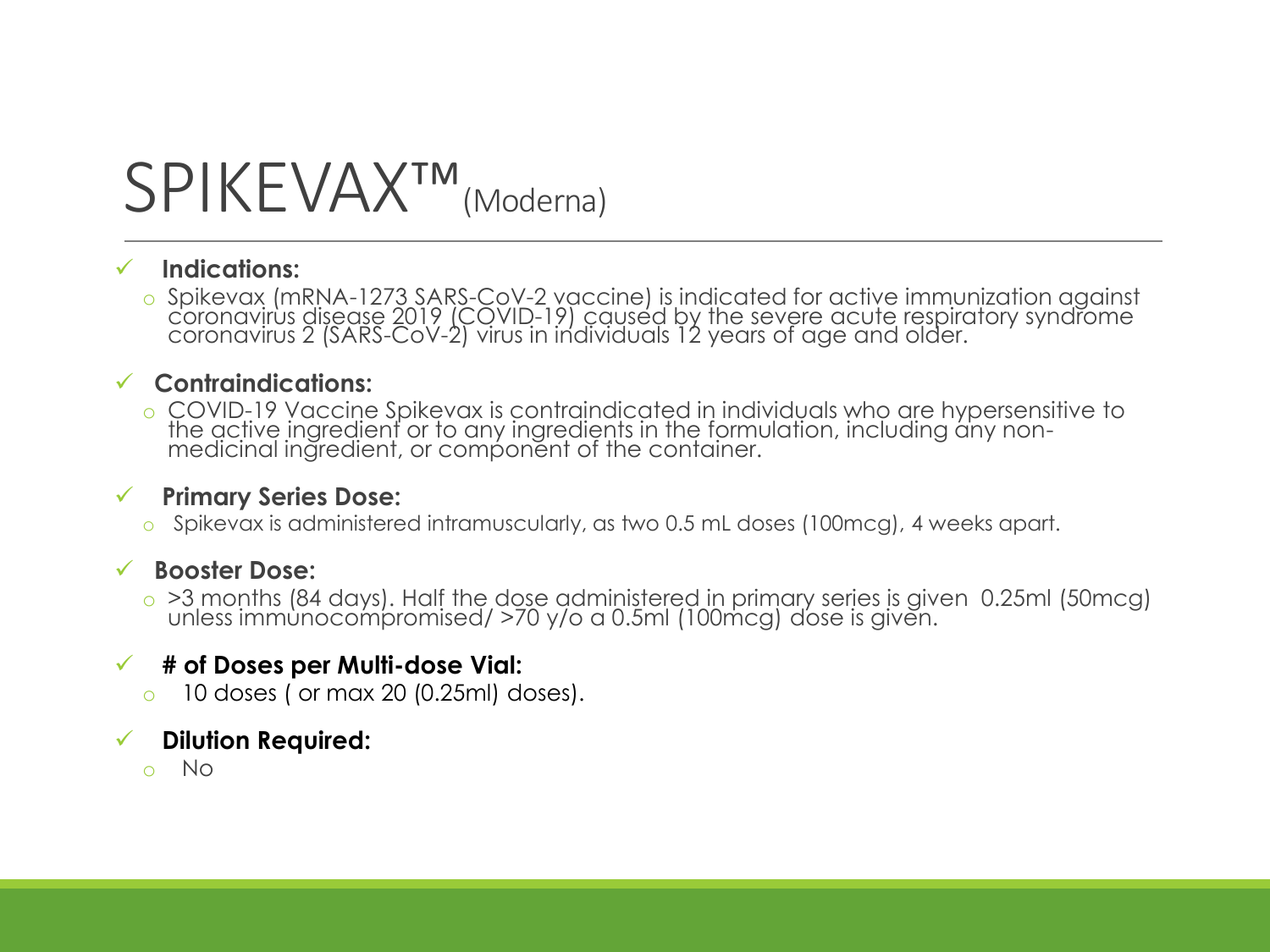### SPIKEVAX™ (Moderna)

| <b>Route of Administration</b> | Dosage Form /<br><b>Strength/Composition</b>                                                                                                                                      | <b>Non-medicinal Ingredients</b>                                                                                                                                                                                                                                                                                                        |  |
|--------------------------------|-----------------------------------------------------------------------------------------------------------------------------------------------------------------------------------|-----------------------------------------------------------------------------------------------------------------------------------------------------------------------------------------------------------------------------------------------------------------------------------------------------------------------------------------|--|
| Intramuscular injection        | Dispersion, (0.20 mg /mL)<br>Elasomeran (mRNA),<br>encoding the pre fusion<br>stabilized Spike glycoprotein<br>of 2019 novel Coronavirus<br>(SARS-CoV-2)<br>Multidose vial (5 mL) | Acetic acid<br>Cholesterol<br>٠<br>DSPC (1,2-distearoyl-sn-glycero-3-<br>٠<br>phosphocholine)<br>Lipid SM-102<br>٠<br>PEG2000-DMG (1,2-dimyristoyl-rac-<br>٠<br>glycerol, methoxy-polyethyleneglycol)<br>Sodium acetate trihydrate<br>٠<br>Sucrose<br>٠<br>Trometamol<br>٠<br>Trometamol hydrochloride<br>٠<br>Water for injection<br>٠ |  |

*Table 1: Dosage Forms, Strengths, Composition and Packaging; Product Monograph<sup>2</sup>*

*[PRODUCT MONOGRAPH](https://covid-vaccine.canada.ca/info/pdf/covid-19-vaccine-moderna-pm-en.pdf): A factual, scientific document on a drug product*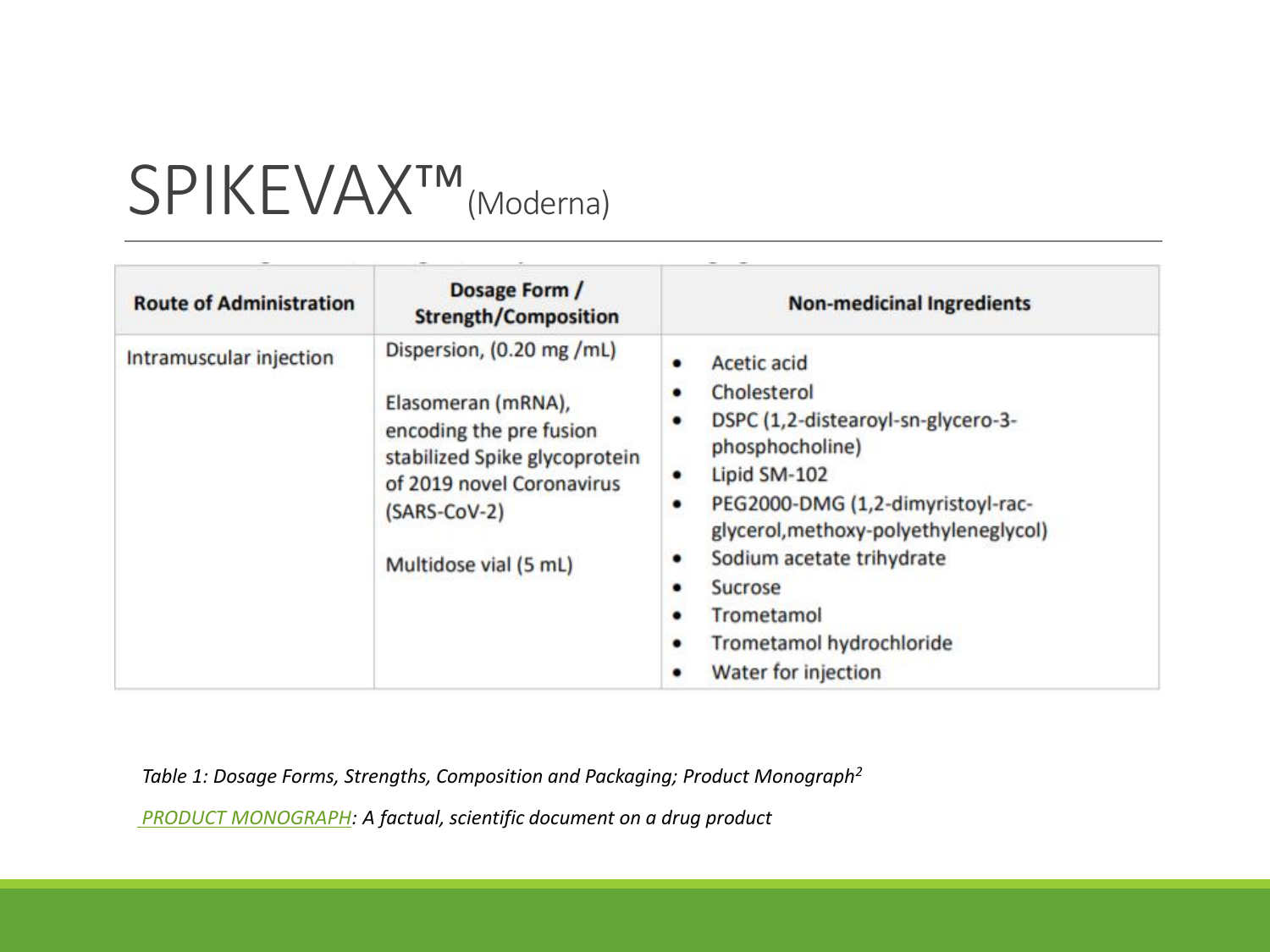### COMIRNATY(Pfizer-BioNTech)

#### ✓ **Indications:**

o Comirnaty COVID-19 Vaccine (COVID-19 mRNA Vaccine) is indicated for active immunization to prevent coronavirus disease 2019 (COVID-19) caused by severe acute respiratory syndrome coronavirus 2 (SARS- CoV-2) in individuals 5 years of age and older.

#### ✓ **Contraindications:**

o Comirnaty COVID-19 Vaccine is contraindicated in individuals who are hypersensitive to the active substance or to any ingredient in the formulation.

#### ✓ **Primary Series Dose:**

12 years of age and Older: (purple cap)two doses (0.3ml) 3 weeks apart

Age 5 years to <12 years: (orange cap)two doses (0.2ml) 8 weeks apart (recommended)

#### **Booster Dose:**

o 18 years and older eligible for booster dose at 84 days (3 months) after a second dose.

#### ✓ **# of Doses per Multi-dose Vial:**

- o 6 doses (purple cap) once diluted
- o 10 doses (orange cap) once diluted

#### ✓ **Dilution Required:**

o Yes (0.9% Normal Saline)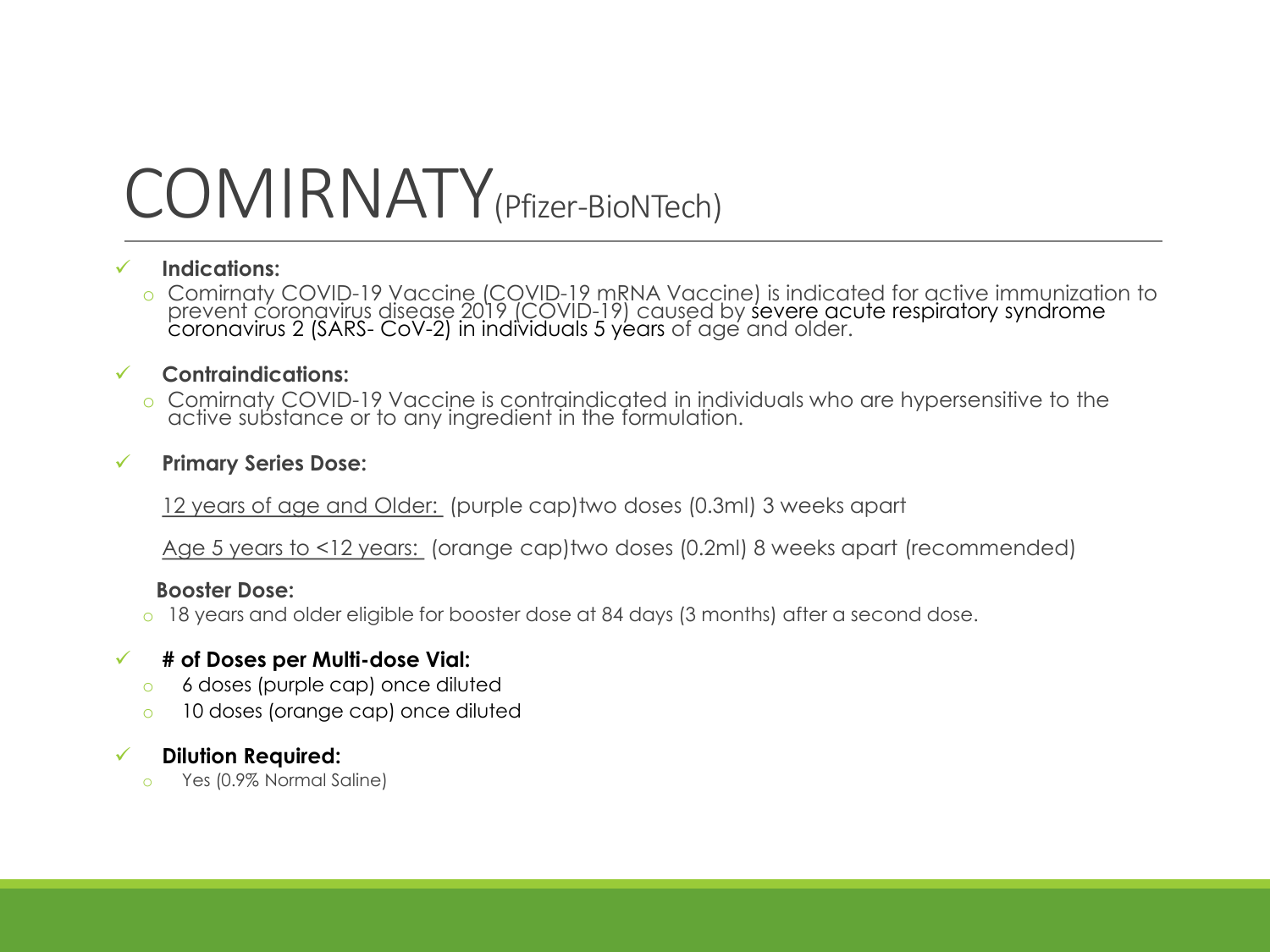### COMIRNATY (Pfizer-BioNTech)

oCheck out the following Comirnaty link: [www.CVDvaccine.ca](https://www.cvdvaccine.ca/) for extensive education and reference materials on the vaccine for Canadian Health Care Professionals.

o[Comirnaty Product Monograph](https://covid-vaccine.canada.ca/info/pdf/pfizer-biontech-covid-19-vaccine-pm1-en.pdf)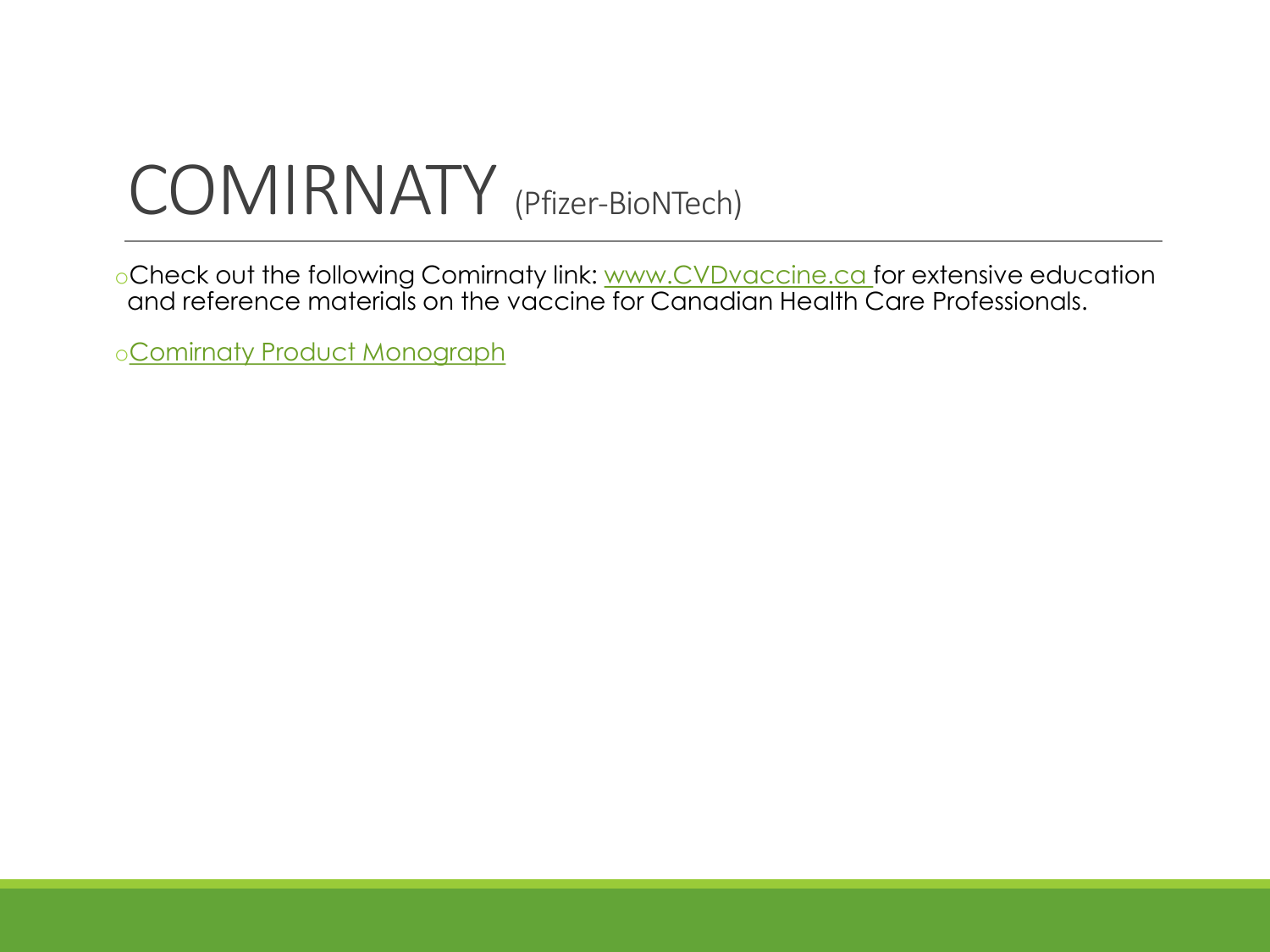# AstraZeneca and COVISHIELD®

#### ✓ **Considerations: As of May 11th ,2021, Ontario paused the rollout and administration of first doses.**

- o Individuals who received AstraZeneca/COVISHIELD as a first dose, a mRNA vaccine is preferred for the second dose.
- o Currently, in Ontario, viral vector vaccines for second doses are only available to individuals with a contraindication to the mRNA vaccines as identified by an allergist/immunologist or specialist.
- ✓ **Contraindications:**
	- o AstraZeneca and COVISHIELD® COVID-19 Vaccines are contraindicated in individuals who are hypersensitive to the active substance or to any ingredient in the formulation.
	- o Patients who have experienced major venous and or arterial thrombosis with thrombocytopenia following vaccination with any vaccine. Including specifically CVST ( cerebral venous sinus thrombosis) and HIT (heparin induced thrombocytopenia).

#### Dose:

o The AstraZeneca and COVISHIELD® COVID-19 Vaccines have a vaccination course that consists of two separate doses of 0.5 mL each. The second dose should be administered between 4 and 12 weeks after the first dose.

#### ✓ **# of Doses per Multi-dose Vial:**

 $\circ$  8 or 10

#### ✓ **Dilution Required:**

o No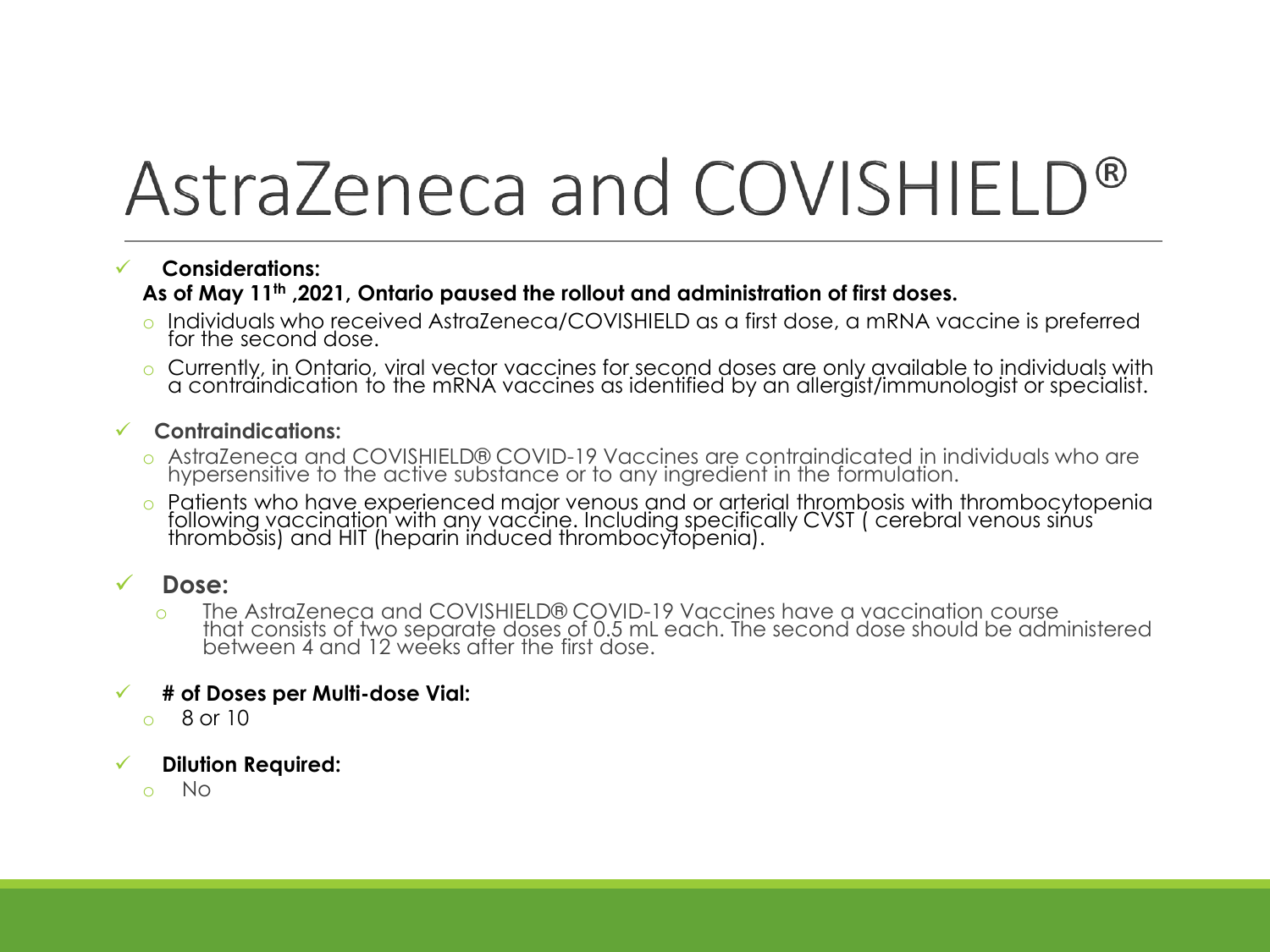# Janssen (Johnson & Johnson)

**Every effort should be made to immunize with an mRNA vaccine. The Janssen vaccine should only be used when an mRNA vaccine is declined and after informed consent.**

#### **Indications:**

oJanssen COVID-19 Vaccine is indicated for active immunization for the prevention of coronavirus disease-2019 (COVID-19) caused by SARS-CoV-2 virus in individuals 18 years of age and older.

#### **Contraindications:**

oJanssen COVID-19 Vaccine is contraindicated in individuals who are hypersensitive to the active ingredient, any other adenovirus-based vaccines, or to any ingredient in the formulation, including any non-medicinal ingredient, or component of the container.

oJanssen COVID-19 Vaccine is contraindicated in individuals with a history of Capillary Leak Syndrome (CLS).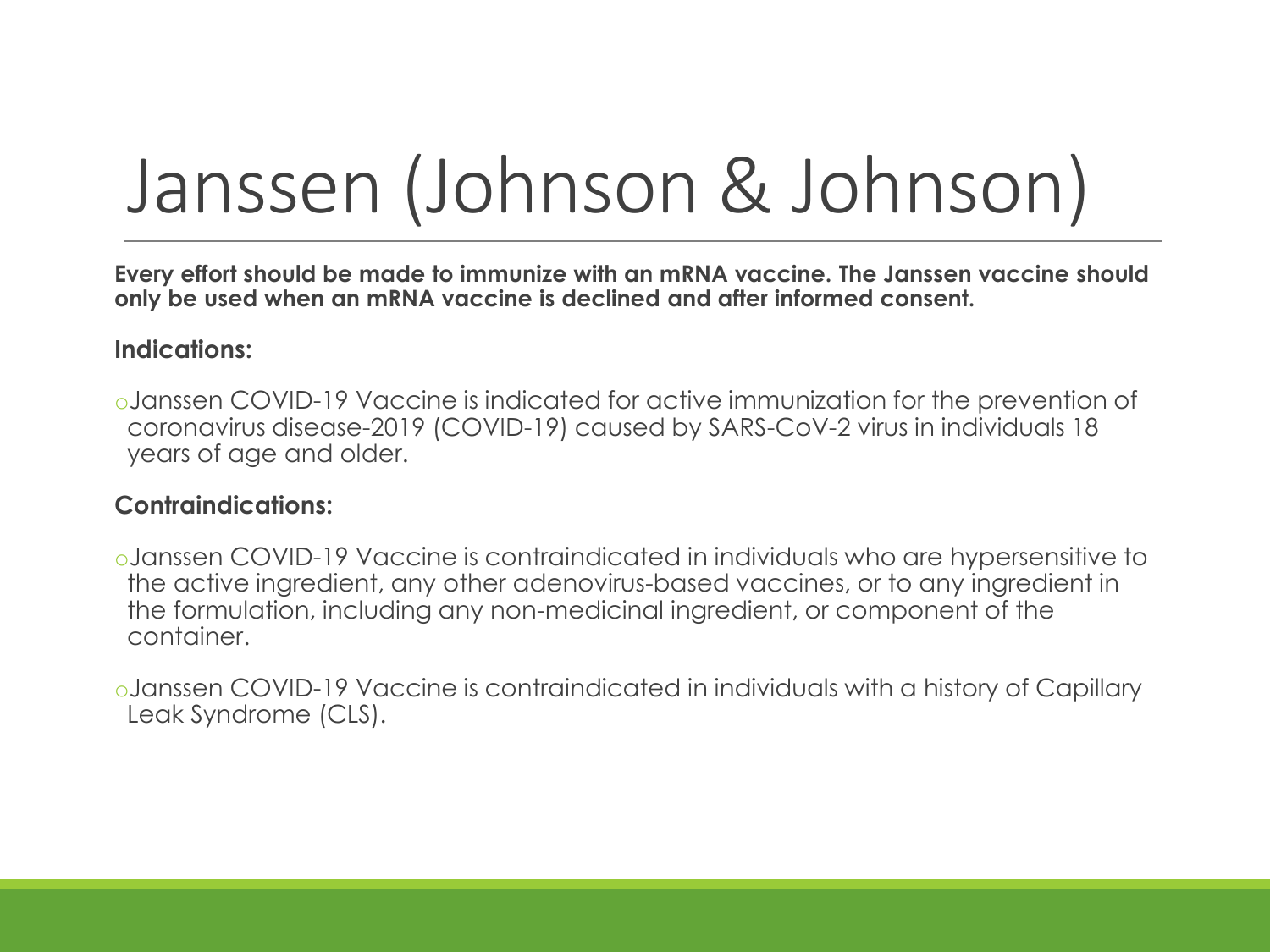# Janssen (Johnson & Johnson)

#### **Dose:**

oJanssen COVID-19 Vaccine should be administered intramuscularly, as a single dose of 0.5 mL.

oIndividuals with moderate to severe immunosuppression are recommended to receive a mRNA vaccine at least 2 months (56 days) later.

#### **# of Doses per Multi-dose vial:**

o5 doses

**Dilution:**

o none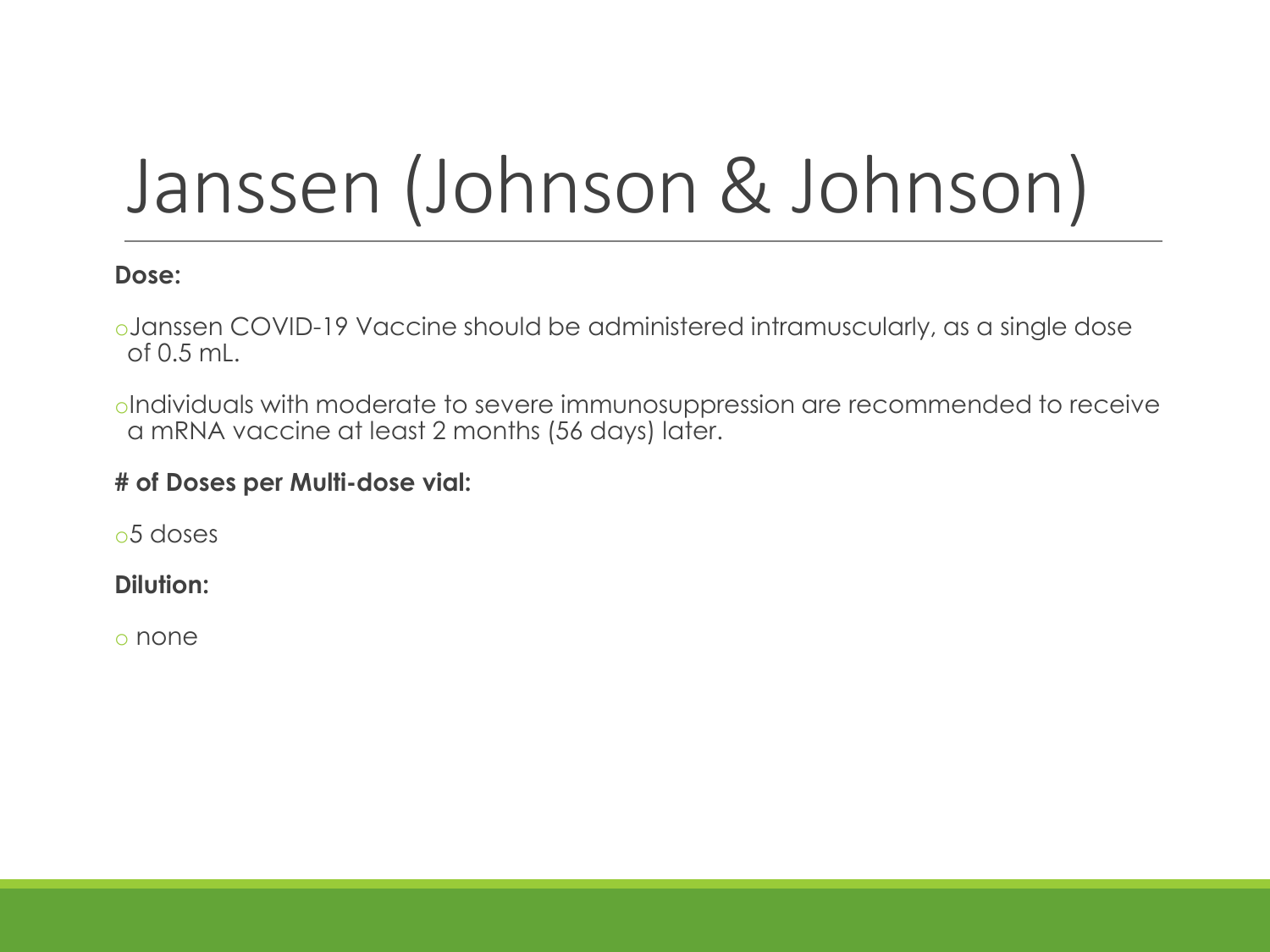# MOH Information Sheets

o[COVID-19 Vaccine Information Sheet \(age 12+\)](https://www.health.gov.on.ca/en/pro/programs/publichealth/coronavirus/docs/vaccine/COVID-19_vaccine_info_sheet.pdf)

o[COVID-19 Vaccine Information Sheet: For Children \(age 5-11\)](https://www.health.gov.on.ca/en/pro/programs/publichealth/coronavirus/docs/vaccine/COVID-19_vaccine_info_sheet_kids_5_11.pdf)

o[Janssen COVID-19 Vaccine Information Sheet](https://www.health.gov.on.ca/en/pro/programs/publichealth/coronavirus/docs/vaccine/COVID-19_Janssen_Vaccine.pdf) 

oProvides basic information for individuals to read, be informed, and have their questions answered by a HCP prior to receiving the vaccine.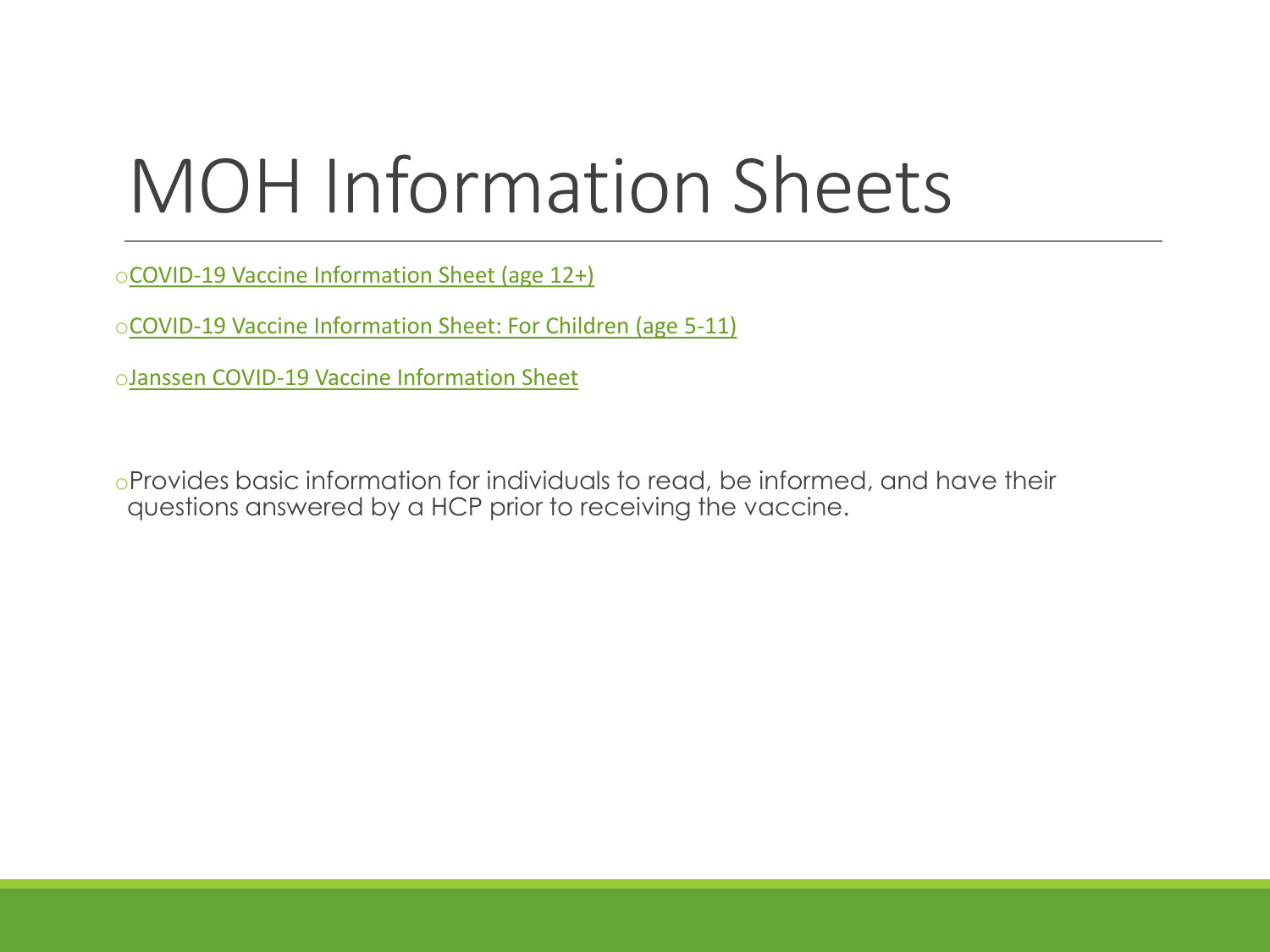### What is a mRNA COVID-19 vaccine?

**•Comirnaty and Spikevax are mRNA vaccines.** 

- ▪mRNA is like a code that tells the cells in your body how to make a piece of the outer lining of the virus, for a short time. This piece of the virus cannot hurt you, but it is enough for your immune system to learn how to recognize and be ready to fight off the virus.
- **-The genetic instructions in molecules (mRNA) generate a** coronavirus protein that initiates the body's natural production of antibodies and cellular immune response. mRNA vaccines are not live vaccines and cannot cause infection in the host. mRNA vaccines also cannot alter a person's DNA.



Image from NACI recommendations on use of Moderna COVID-19 vaccines presentation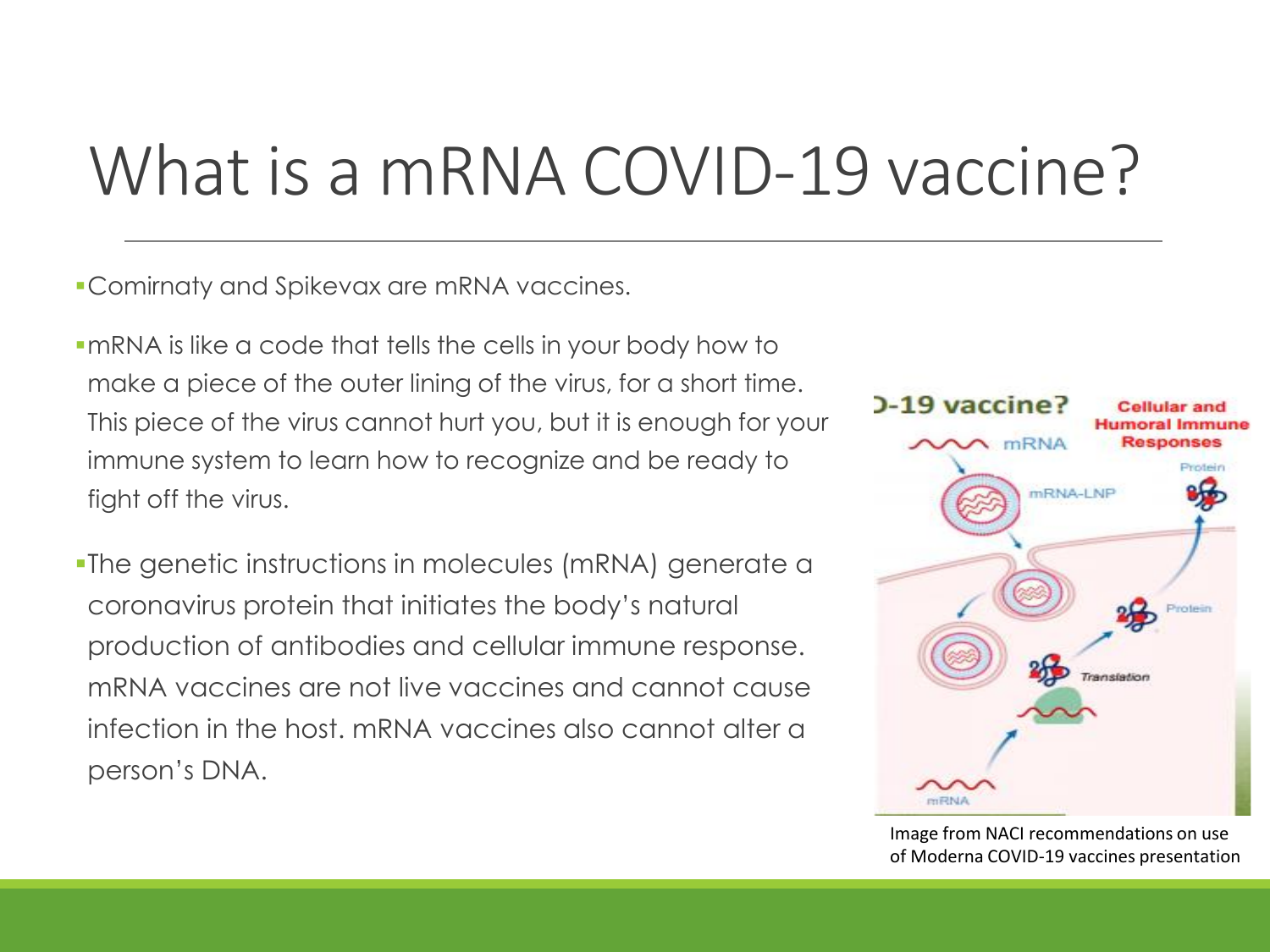### How does mRNA vaccines work?

- **mRNA lipid nanoparticles are made of two parts:** mRNA and lipids.
- The lipids allow the mRNA to enter into the cell and the spike gene to be translated into protein.
- Lipids do not mix well with water so the mRNA lipid nanoparticle vaccines have special storage and handling requirements (i.e. no shaking).

[Mechanism of Action Video](https://www.cvdvaccine.ca/resources)



mRNA lipid nanoparticle



Image from NACI recommendations on use of Moderna COVID-19 vaccines presentation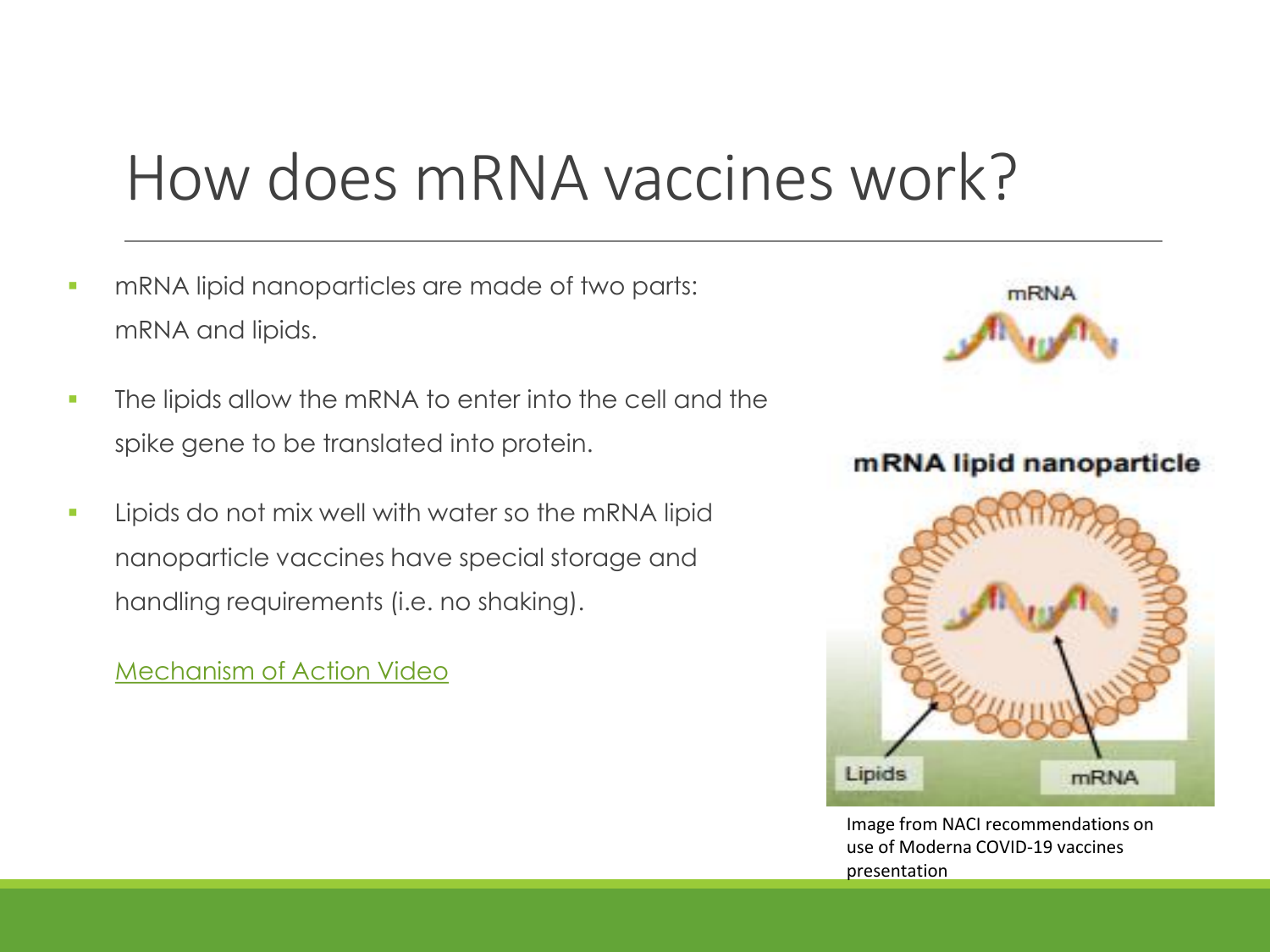### What is a non-replicating viral vector COVID-19 vaccine?

- ✓AstraZeneca/COVISHIELD, and Janssen (Johnson/Johnson) are non-replicating viral vector COVID-19 vaccines.
- ✓A viral vector is a harmless, attenuated (weakened) virus that has been modified to act as a delivery system for transferring genetic instructions to our cells.
- ✓Non-replicating (or replication-incompetent or replication-deficient) viral vectorbased vaccines are genetically modified so that they are unable to produce new viral particles. The viral vector enters our cells where our cell machinery is used to produce viral antigen; once this is accomplished, the viral vector is cleared.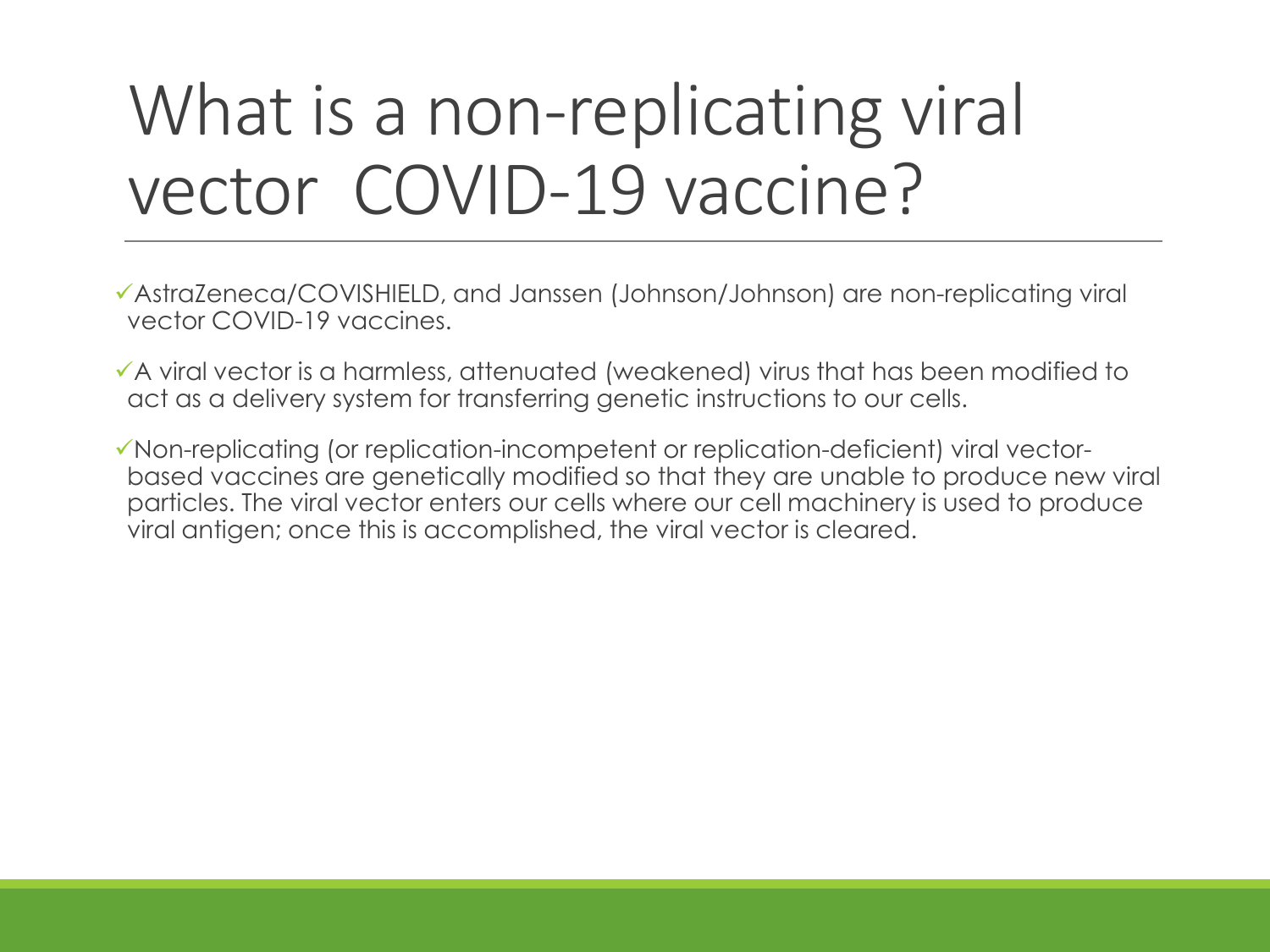### How does a non-replicating viral vector vaccine work?

✓COVID-19 vaccines based on viral vector platforms use a modified virus to carry genes that encode SARS-CoV-2 spike proteins into the host cells.

✓The vector virus is a type of adenovirus that has been modified to carry COVID-19 genes and to prevent replication. These modifications are intended to prevent the viral vector from causing disease. (i.e., they are non-replicating).

✓Once inside the cell, the SARS-CoV-2 spike protein genes are transcribed into mRNA in the nucleus and translated into proteins in the cytosol of the cell.

✓The AstraZeneca vaccine uses a modified chimpanzee adenovirus vector (ChAd).

[Video: What are viral vector vaccines and how do they work?](https://www.youtube.com/watch?v=wnVLXLHYVes)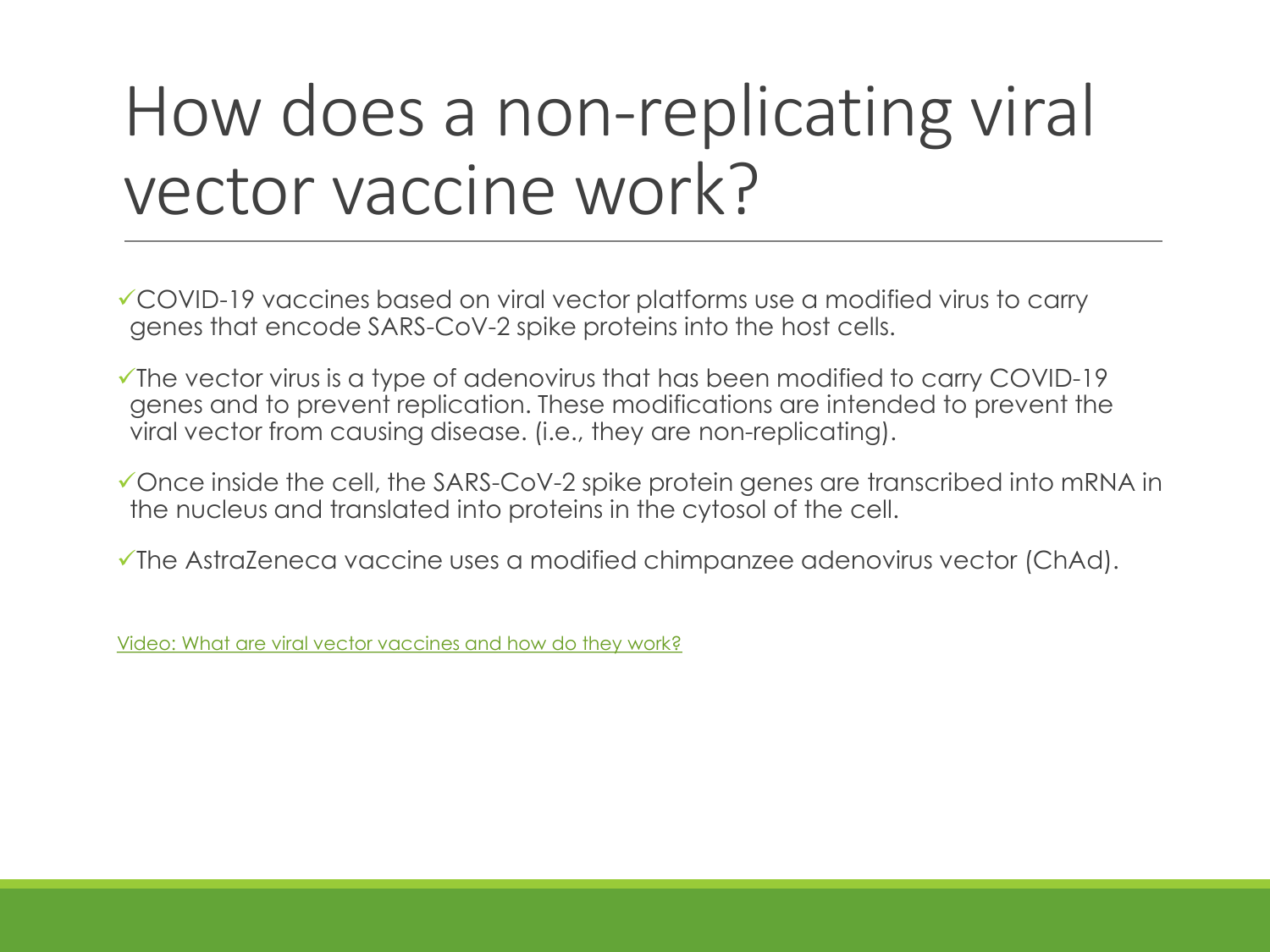### Dosing Intervals

| <b>Vaccine product</b>       | Immunization schedule <b>La Minimum interval Authorized interval</b> |                        |               | <b>Optimal interval</b><br>$\mathbf{b}$ |
|------------------------------|----------------------------------------------------------------------|------------------------|---------------|-----------------------------------------|
| Pfizer-BioNTech<br>Comirnaty | 2-dose schedule                                                      | 19 days $\epsilon$     | 21 days       | 8 weeks                                 |
| Moderna Spikevax             | 2-dose schedule                                                      | 21 days $\frac{d}{dx}$ | 28 days       | 8 weeks                                 |
| AstraZeneca Vaxzevria        | 2-dose schedule                                                      | 28 days                | 4 to 12 weeks | At least 8 weeks                        |
| Janssen COVID-19<br>vaccine  | 1-dose schedule                                                      | N/A                    | N/A           | N/A                                     |

*Table 2: Recommended immunization schedule, by COVID-19 vaccine; NACI Recommendations on the use of COVID-19 vaccines<sup>1</sup>*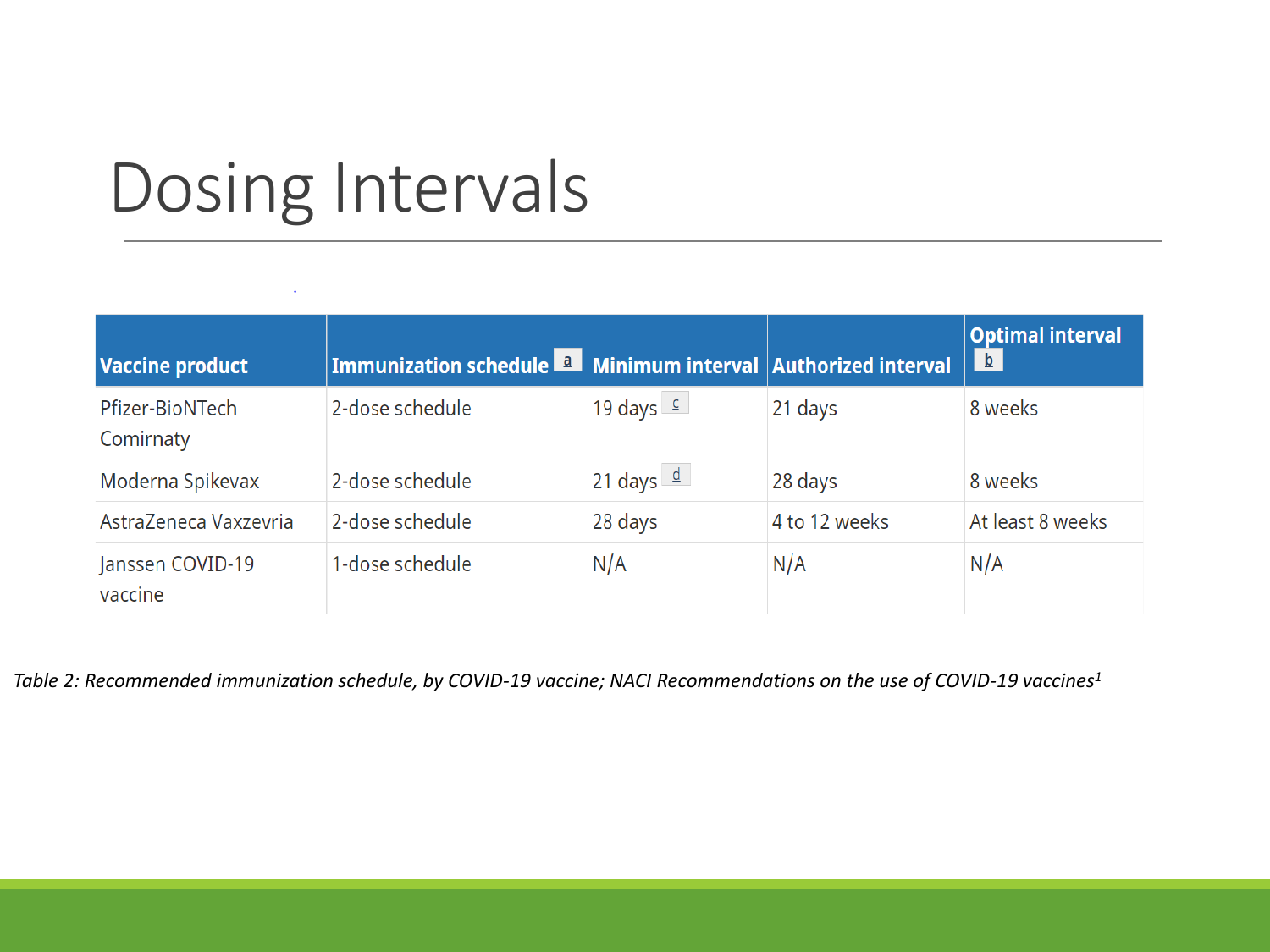### Booster Doses

- ✓Evidence is emerging that vaccine effectiveness against infection and COVID-19 disease decreases with time, and the effectiveness of currently authorized COVID-19 vaccines against the Omicron variant is uncertain. Therefore, for certain populations, an additional dose may be needed to obtain more durable protection.
- ✓The Comirnaty and Spikevax COVID-19 vaccines have been authorized for use by Health Canada as a booster dose after completion of the primary series in individuals 18 years of age and older.
- ✓Three dose primary series vs. booster doses- information is evolving.
- ✓A third dose for moderate to severely immunocompromised individuals is considered completing a primary series. To receive a full dose of a mRNA vaccine (Spikevax or Pfizer).
- ✓NACI minimum interval for a third dose is 28 days. Ontario, had first recommended an interval of 2 months for this population, although when an additional dose is to be given it should be discussed with their treating provider.
- $\checkmark$ General population (18 +) have been eligible for a booster dose 84 days (3 months) after the second dose. Half doses of Moderna (50mcg) or a full Pfizer dose (30mcg).

✓Those >70 receive a full doses a third dose.(Spikevax or Pfizer)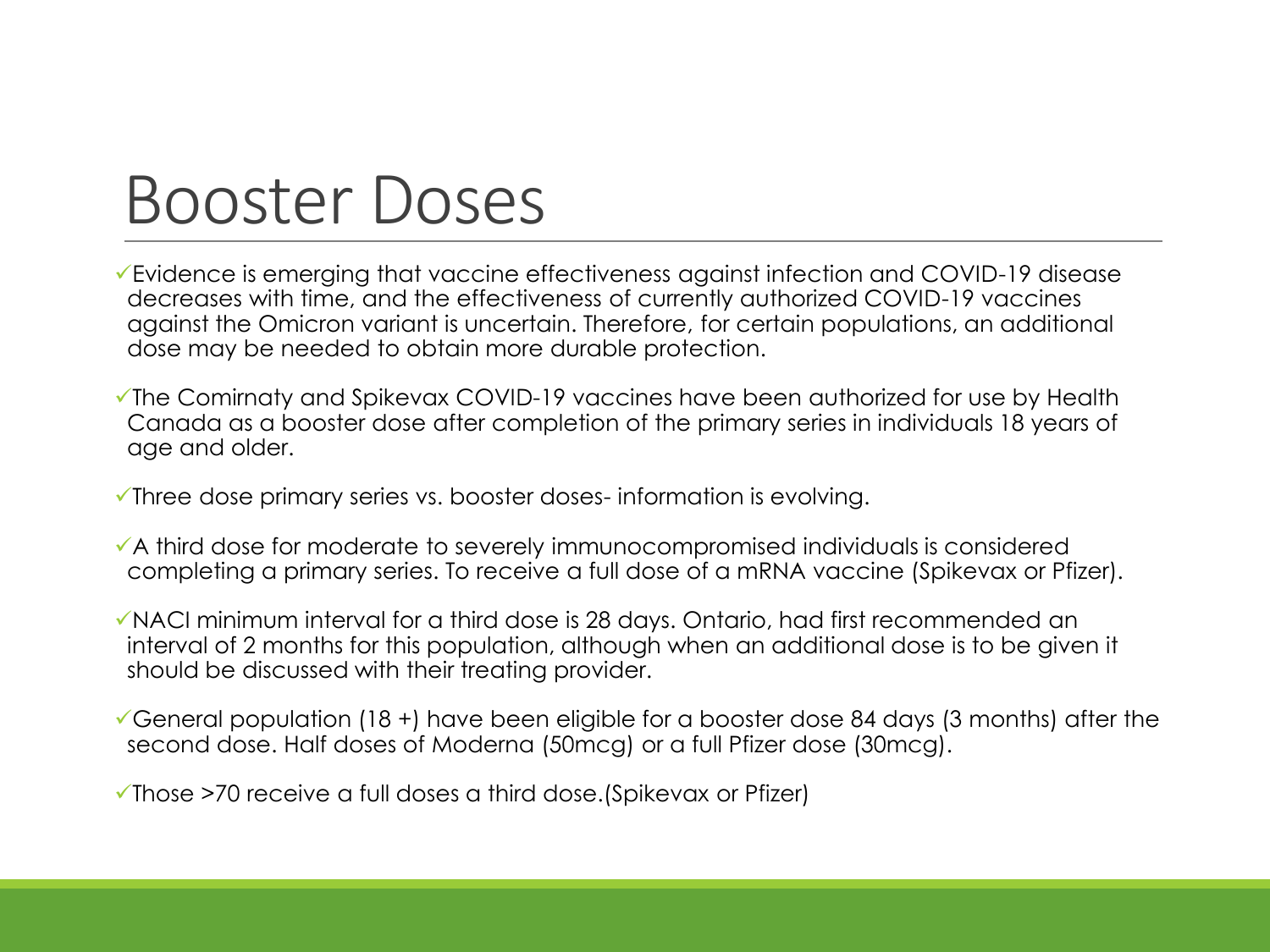#### 4 Doses

oResidents of long-term care homes and retirement homes, and older adults living in other congregate settings are at increased risk for both COVID-19 infection and severe disease, such as hospitalization and death. Many of these individuals are now up to five months from their third dose and are likely becoming increasingly susceptible to COVID-19 infection due to waning immunity. A fourth dose of an mRNA vaccine is recommended for residents of long-term care homes (LTCH), retirement homes (RH), Elder Care Lodges and older adults living in other congregate settings providing assisted-living and health services\* who received their third dose at least three months (84 days) prior.

oModerately to severely immunocompromised individuals who are eligible for a three-dose primary series are recommended to receive a booster dose (i.e. 4th dose) ≥3 months (84 days) after completion of the extended primary series. See section on booster doses in the [MOH guidance for third doses f](https://www.health.gov.on.ca/en/pro/programs/publichealth/coronavirus/docs/vaccine/COVID-19_vaccine_third_dose_recommendations.pdf)or more information.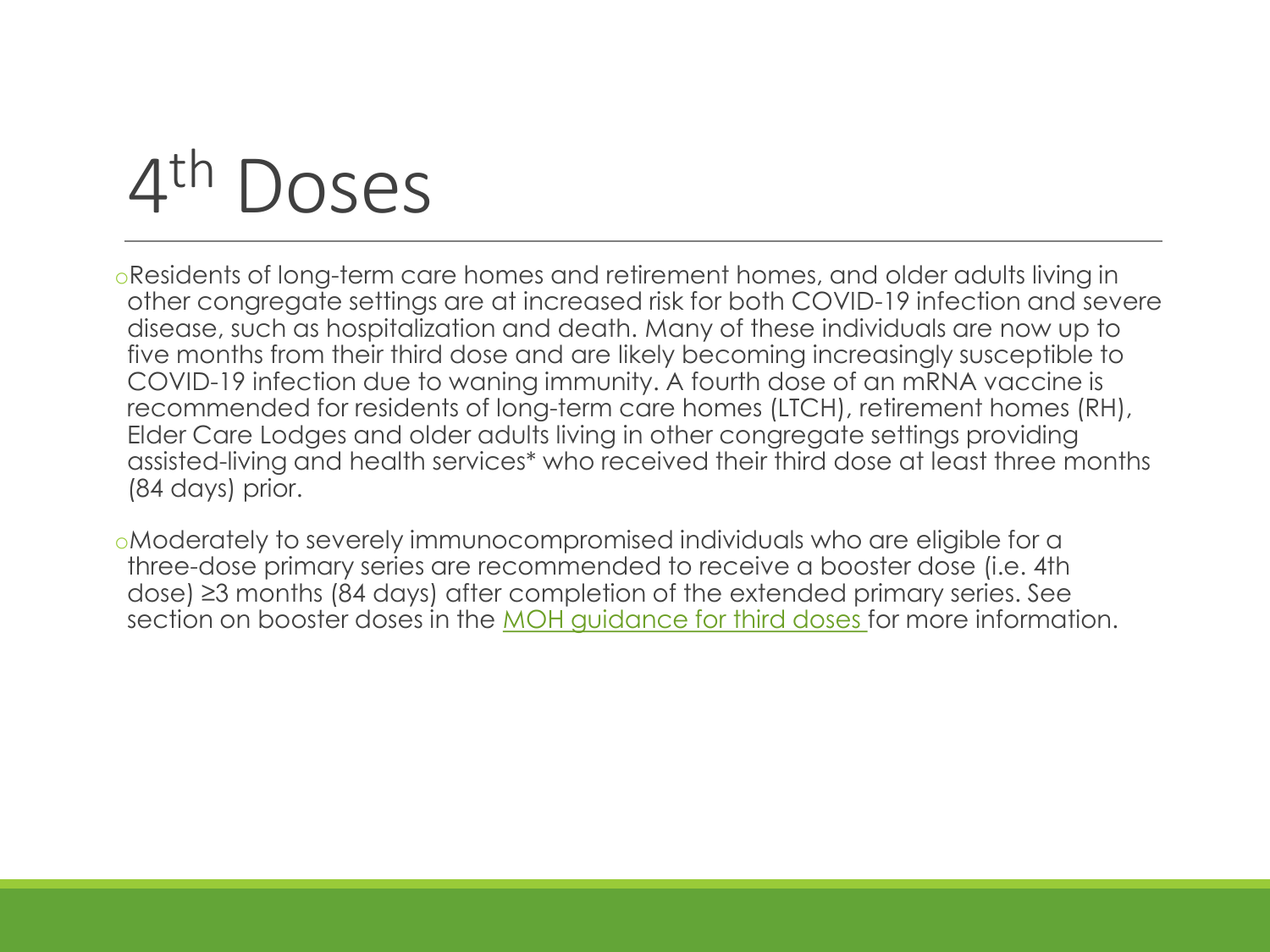# Why Immunize?

- ✓ The goal of Canada's pandemic response is to minimize serious illness and death while minimizing societal disruption as a result of the COVID-19 pandemic. Safe and effective COVID-19 vaccines could help achieve this goal.
- $\checkmark$  Efforts should be made to improve knowledge about the benefits of vaccines in general and of COVID-19 vaccines specifically once available, address misinformation, and communicate transparently about COVID-19 vaccine allocation decisions.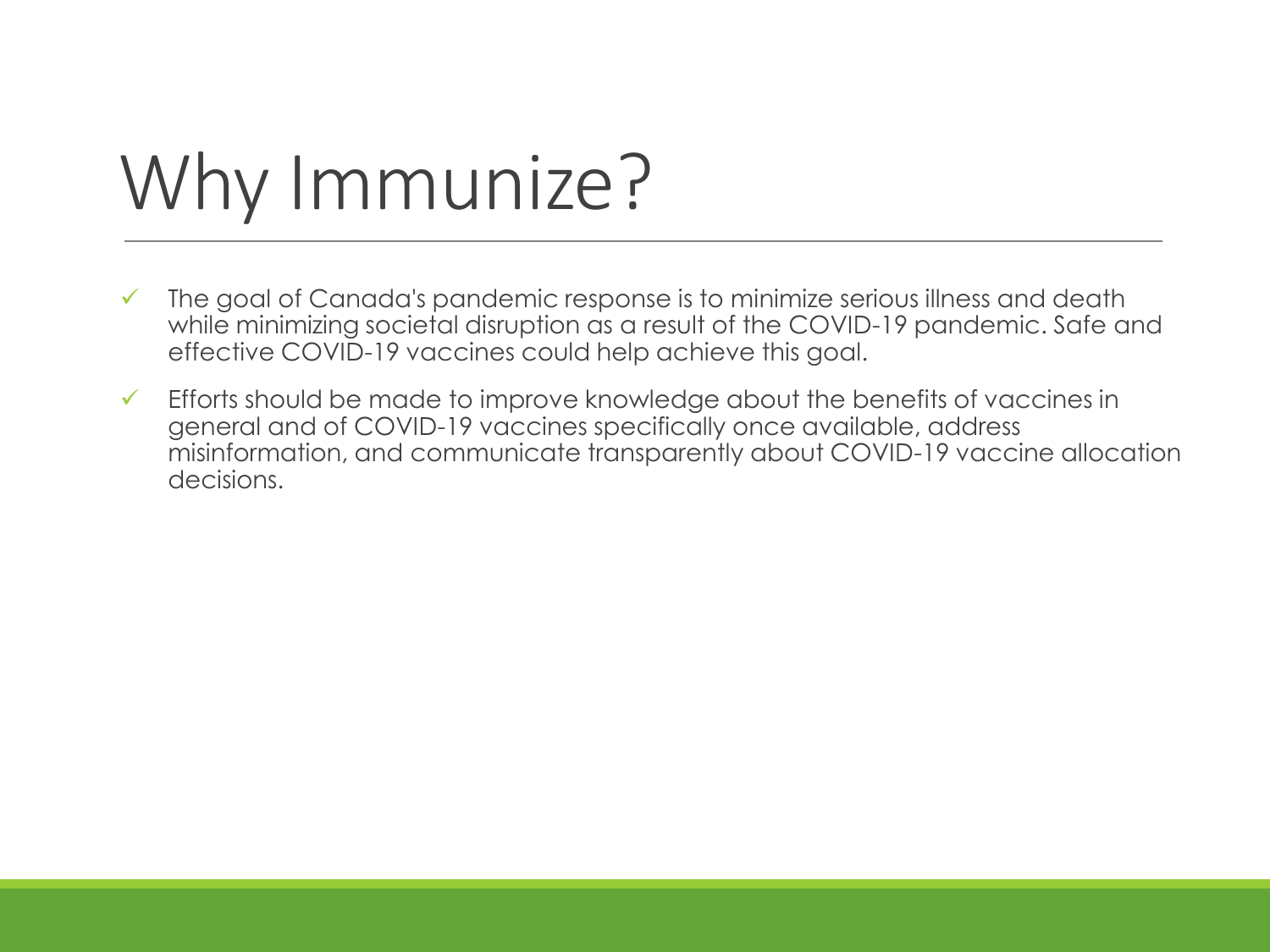### Potential Barriers to Immunization

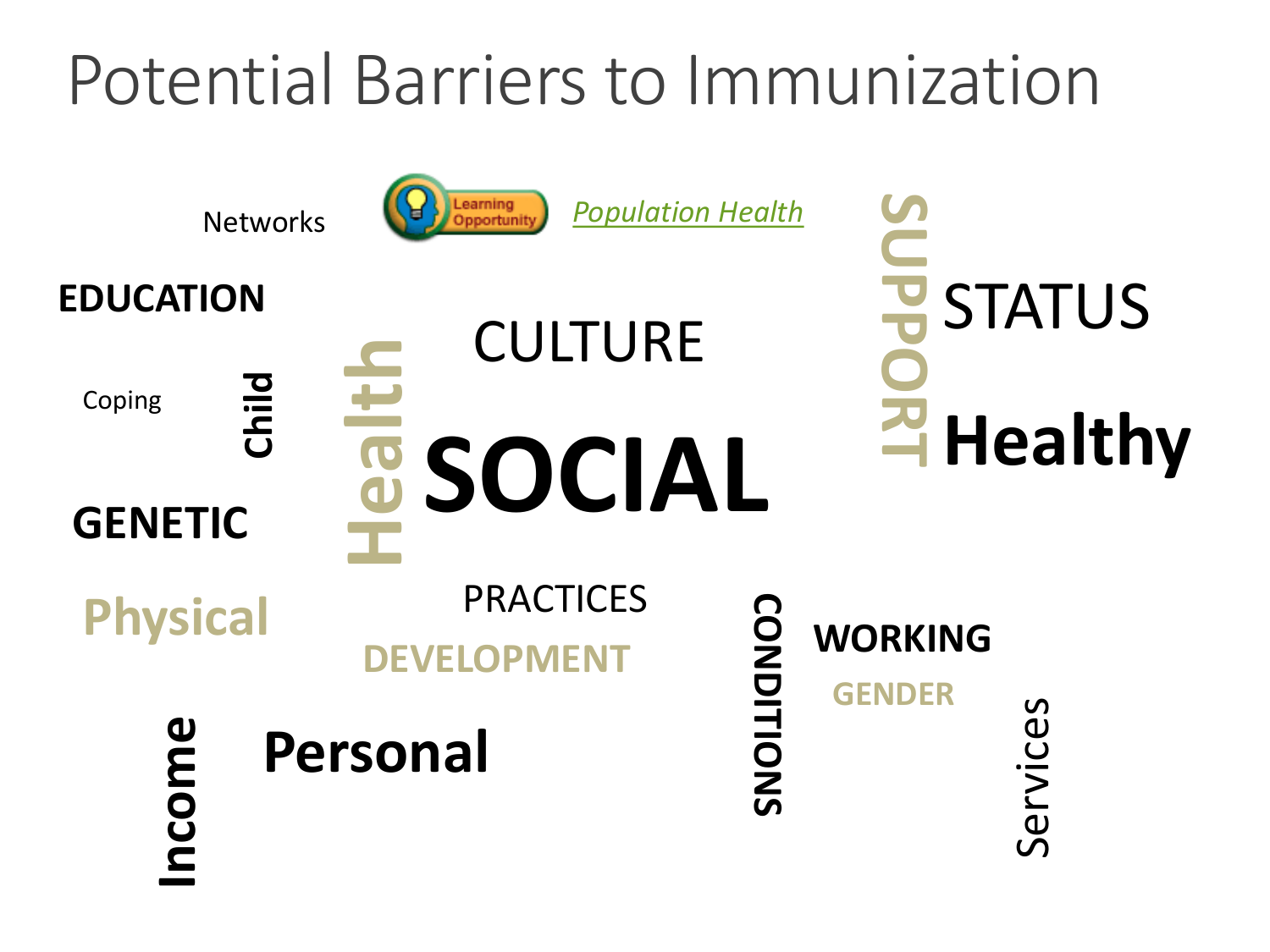### Vaccine Development & Evaluation

- $\checkmark$  Health Canada only approves a vaccine if it is supported by very robust scientific data and evidence.
- ✓ After approval, Health Canada and the Public Health Agency of Canada continue to monitor the ongoing safety and effectiveness of all approved vaccines in Canada.
- $\checkmark$  Canadians have easy access to detailed information on the vaccine and the [evidence behind the vaccine approval process through the Government of](https://www.canada.ca/en/health-canada/services/drugs-health-products/covid19-industry/drugs-vaccines-treatments/vaccines.html) Canada Website.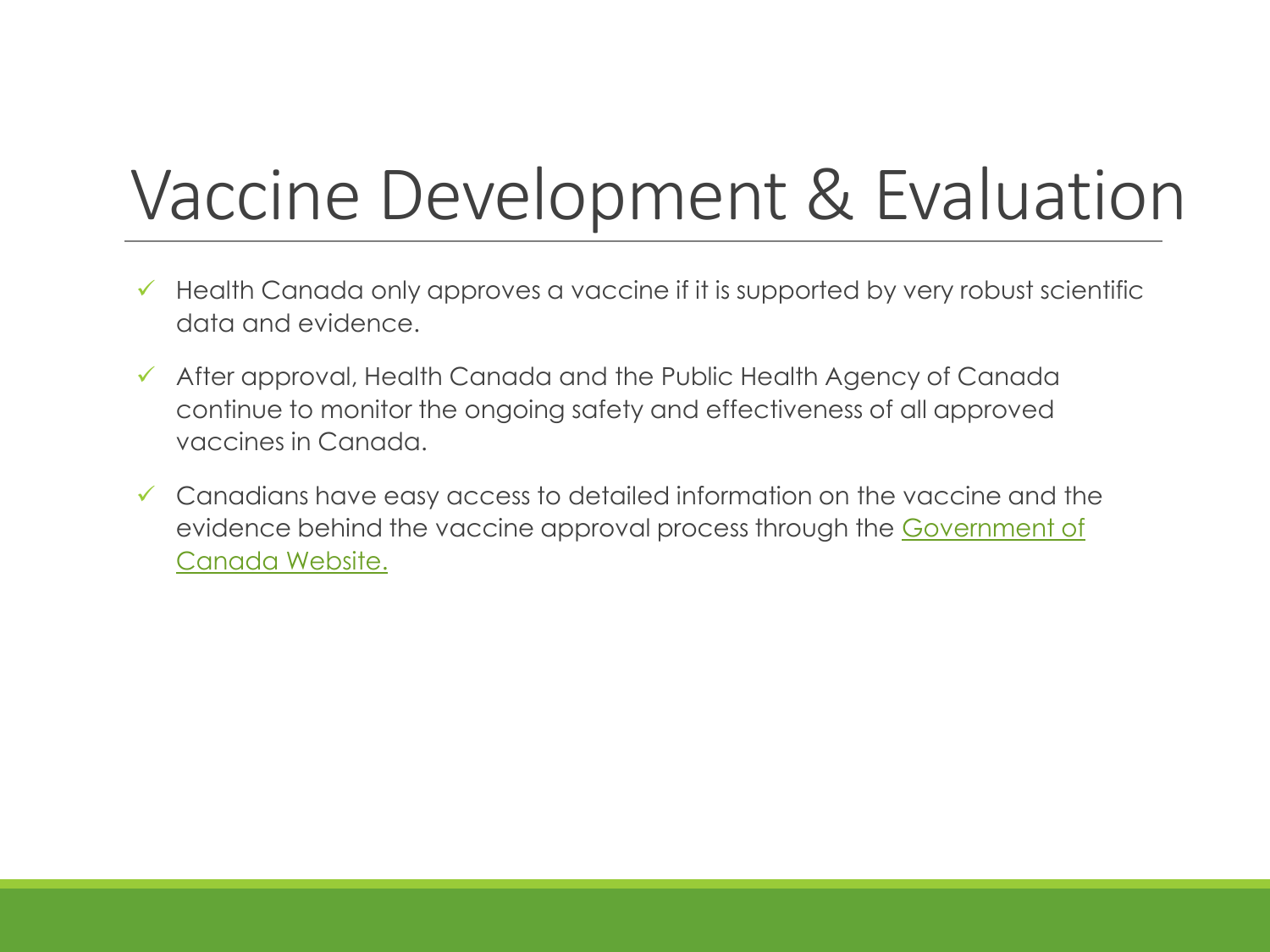# How can a vaccine be developed so quickly, when it usually takes years?

The development of vaccines for COVID-19 progressed quickly for many reasons, including:

- $\checkmark$  Reduced time delays in the vaccine approval process.
- $\checkmark$  Quick adaptation of existing research programs such as those focusing on mRNA- and viral-vecto based technology.
- ✓ International collaboration among scientists, health professionals, researchers, industry and governments.
- ✓ Increased dedicated funding.
- $\checkmark$  Quick recruitment of participants for clinical trials.
- Rapid set-up of clinical trials to demonstrate effectiveness of the vaccine.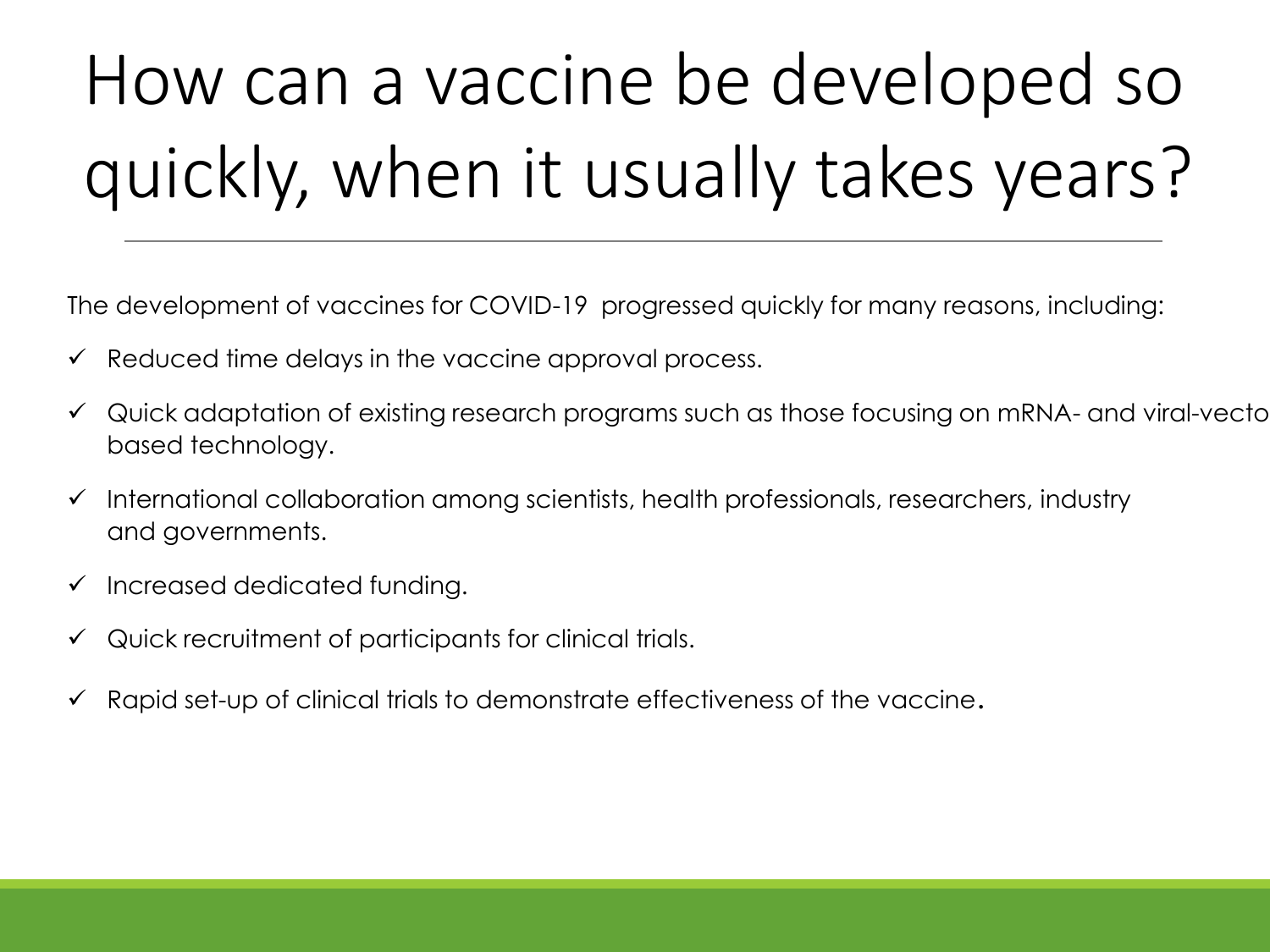### Where to Find the Information

#### ✓ **National Advisory Committee on Immunization (NACI)**

- NACI makes recommendations for the use of vaccines currently or newly approved for use in humans in Canada, including the identification of groups at risk for vaccine-preventable disease for whom vaccine programs should be targeted. All NACI recommendations on vaccine use in Canada are published every four years in the [Canadian Immunization Guide.](https://www.canada.ca/en/public-health/services/publications/healthy-living/canadian-immunization-guide-part-4-active-vaccines/page-26-covid-19-vaccine.html)
- ✓ **Product monograph of vaccine**
- ✓ **Health Canada**
- ✓ **Ministry of Health**
	- [COVID-19 Vaccine-Relevant Information and Planning Resources](https://www.health.gov.on.ca/en/pro/programs/publichealth/coronavirus/covid19_vaccine.aspx)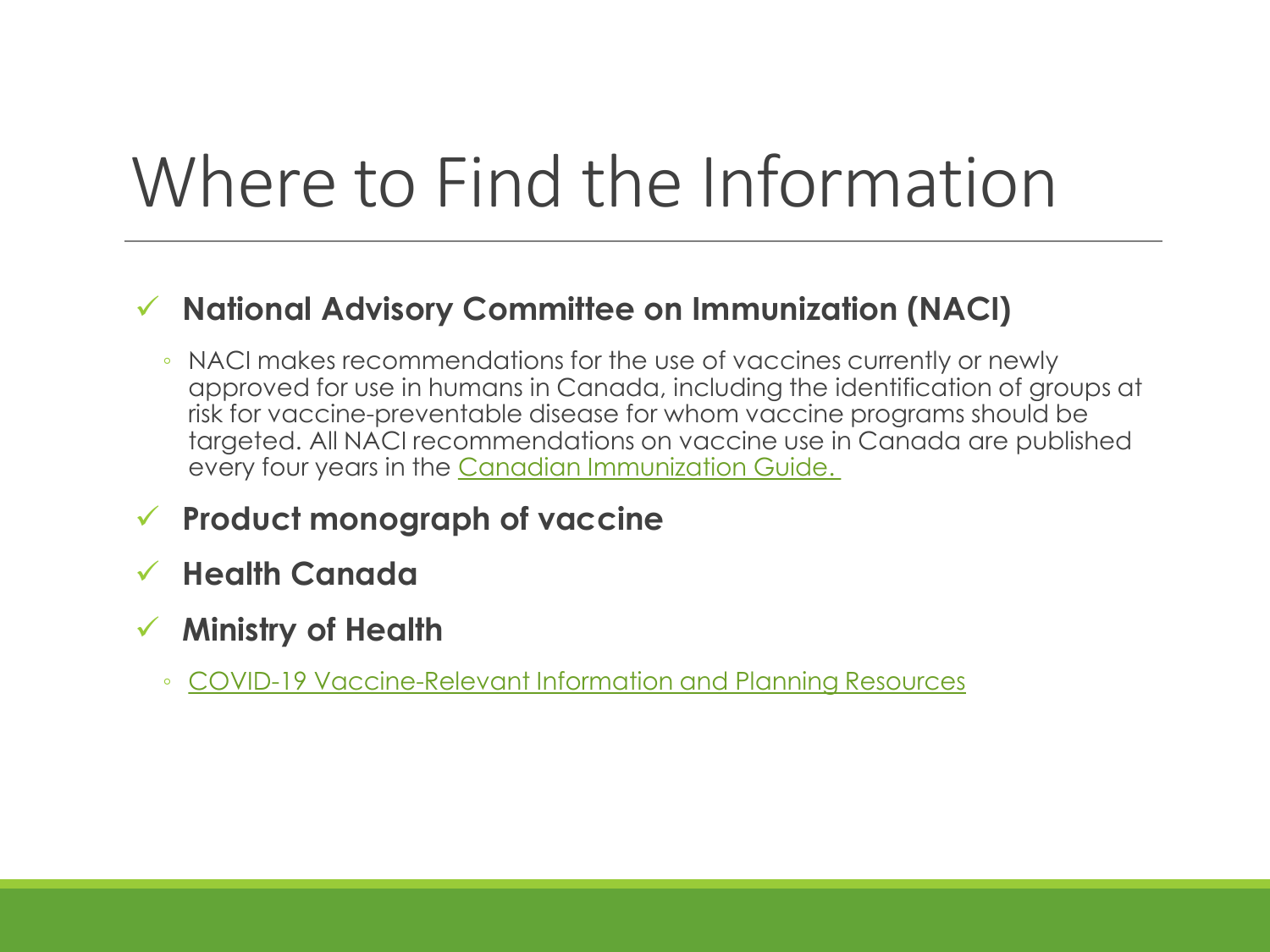### References

- 1. NACI recommendations
- 2. Spikevax Product Monograph
- 3. Comirnaty Product Monograph
- 4. Pfizer-BioNTech www.cvdvaccine.ca
- 5. AstraZeneca/COVISHIELD® Product Monograph
- 6. Janssen Product Monograph

7. Public Health Ontario. *FOCUS ON: COVID-19 Vaccines: Viral Vector-based Vaccines*.

8. Ministry of Health COVID-19 Vaccine-Relevant Information and Planning Resources.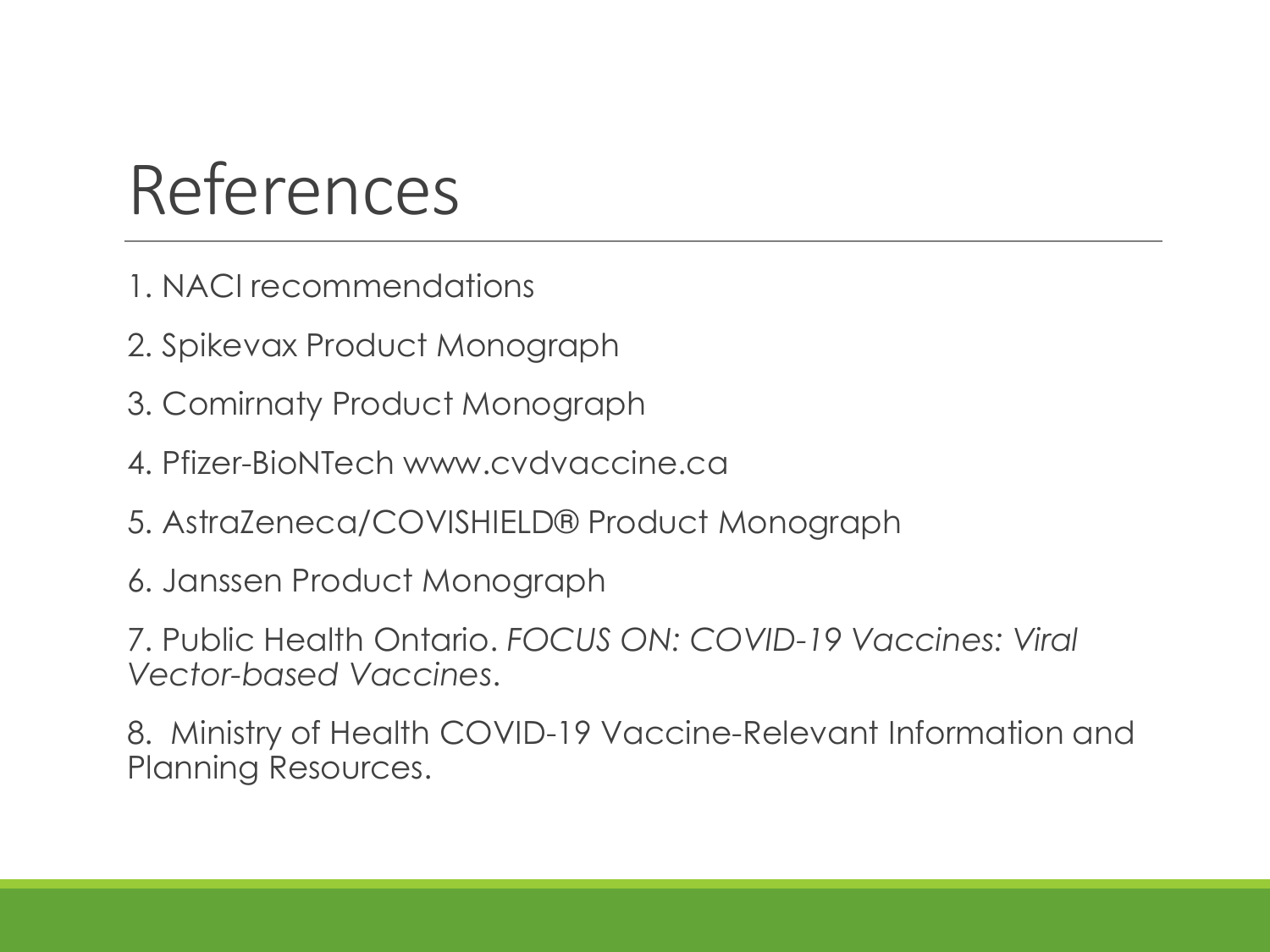1. How many vaccines are currently approved for use in Canada?

- A) 2
- B) 5
- C) 6
- D) None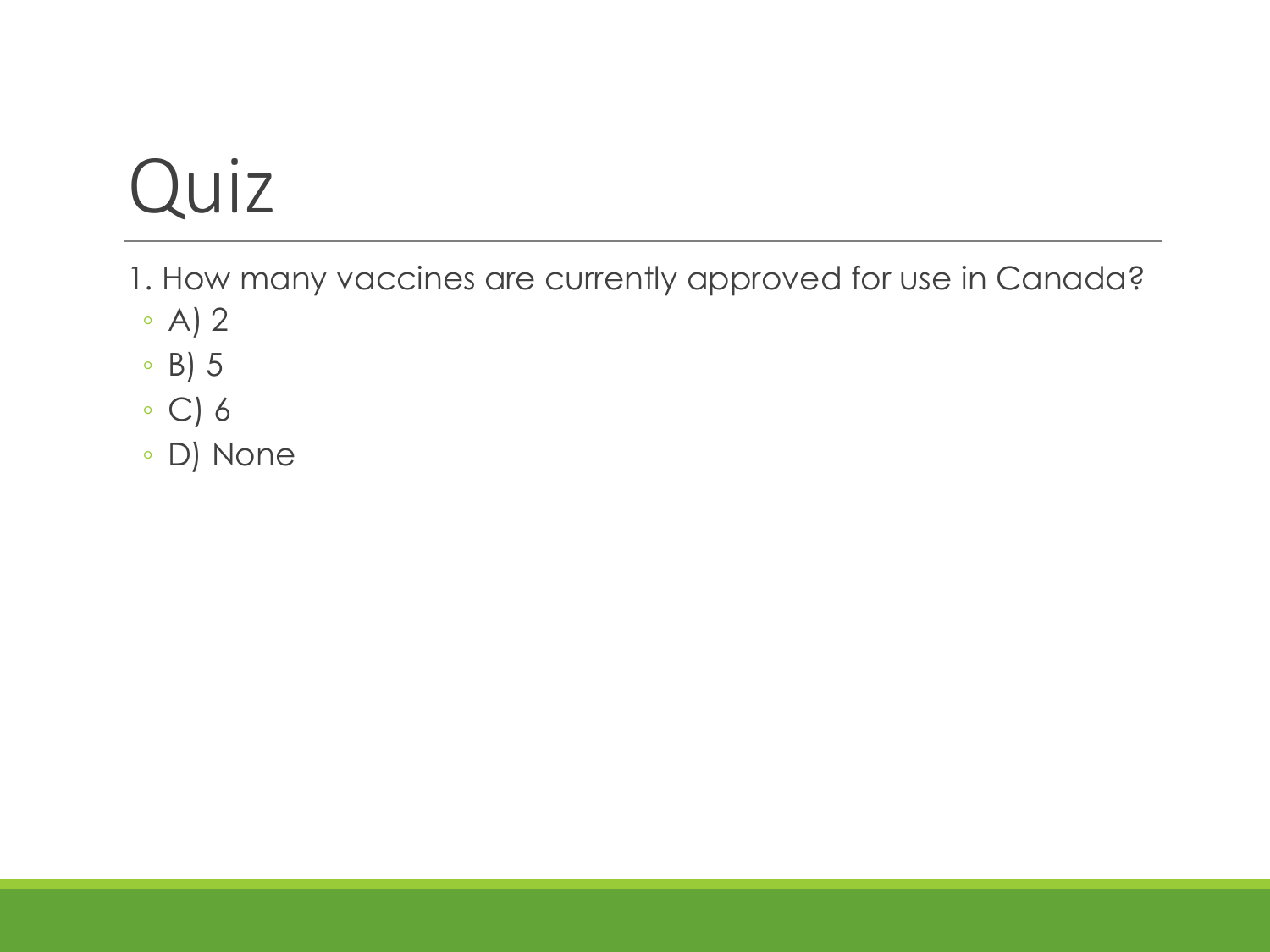2. AstraZeneca is a mRNA COVID-19 vaccine.

A) True

B) False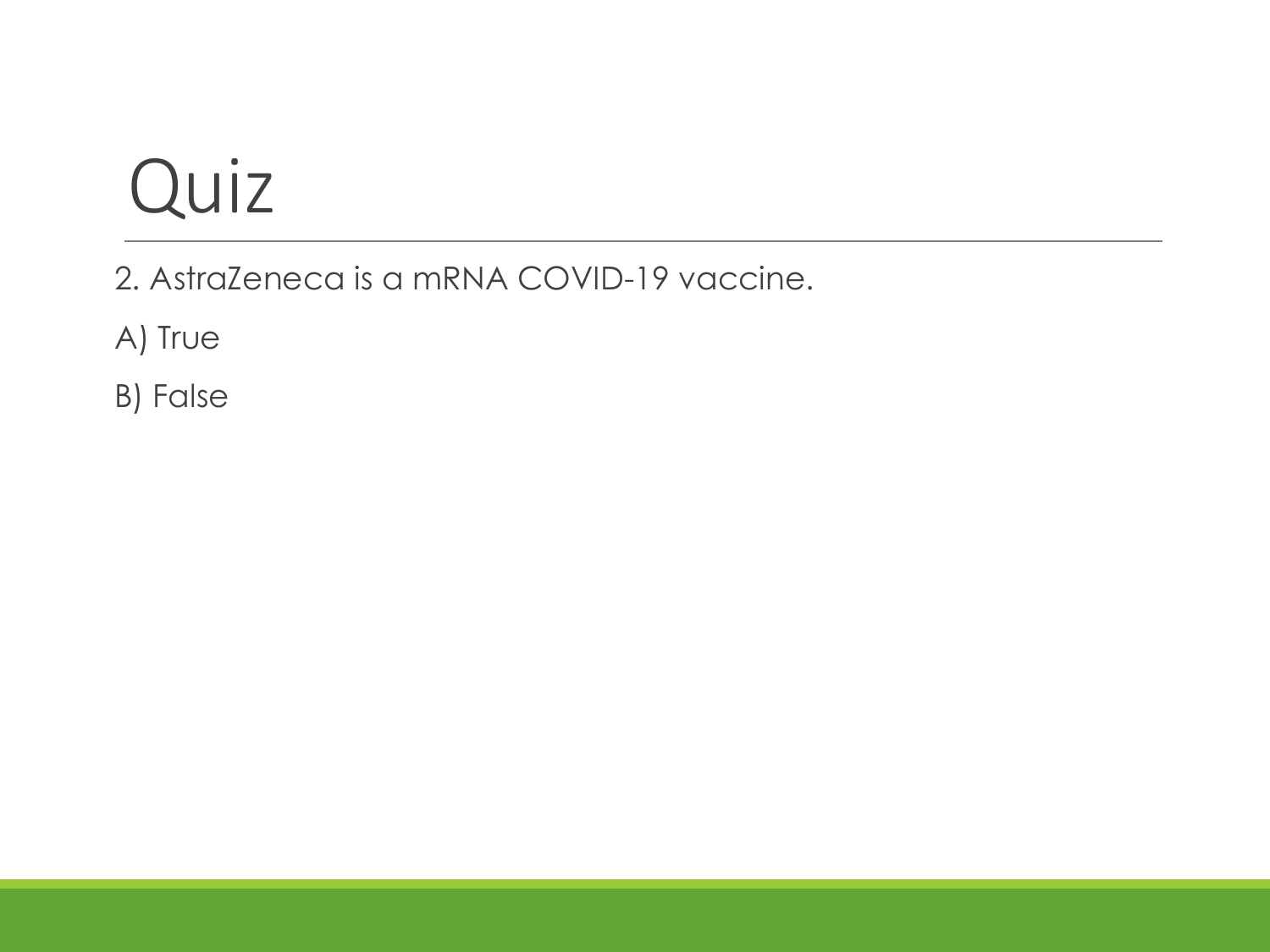- 3. A non-replicating viral vector COVID-19 vaccine:
	- A) uses a modified virus to carry genes that encode SARS-CoV-2 spike proteins into the host cells.
	- B) uses a vector virus, which is a type of adenovirus that has been modified to carry COVID-19 genes and to prevent replication.
	- C) uses modifications that are intended to prevent the viral vector from causing disease.
	- D) All of the above.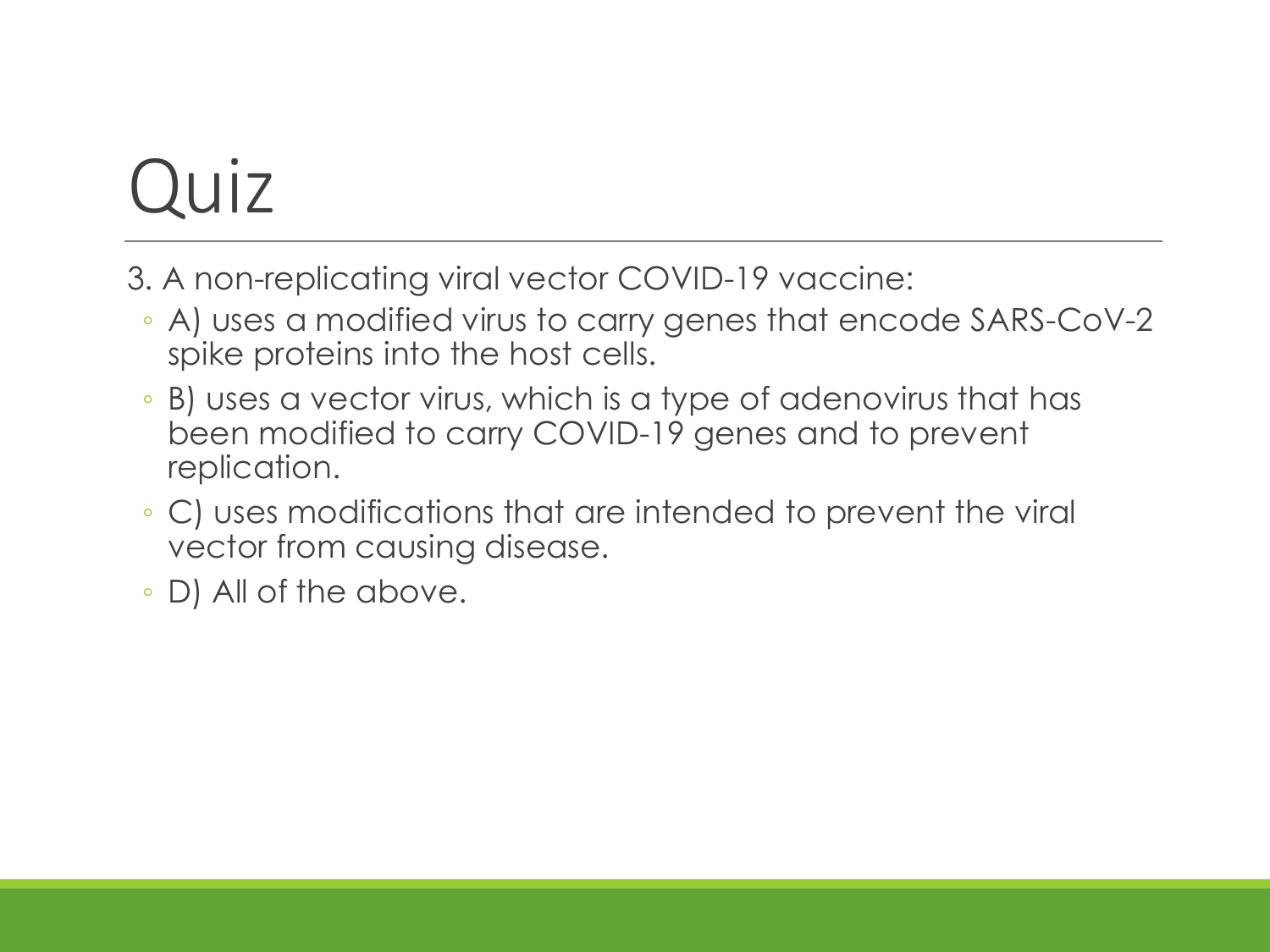4. Which of the following vaccines requires reconstitution using 1.8 mL of sterile 0.9% Sodium Chloride?

- A) Pfizer-BioNTech
- B) Moderna
- C) AstraZeneca
- D) None of the above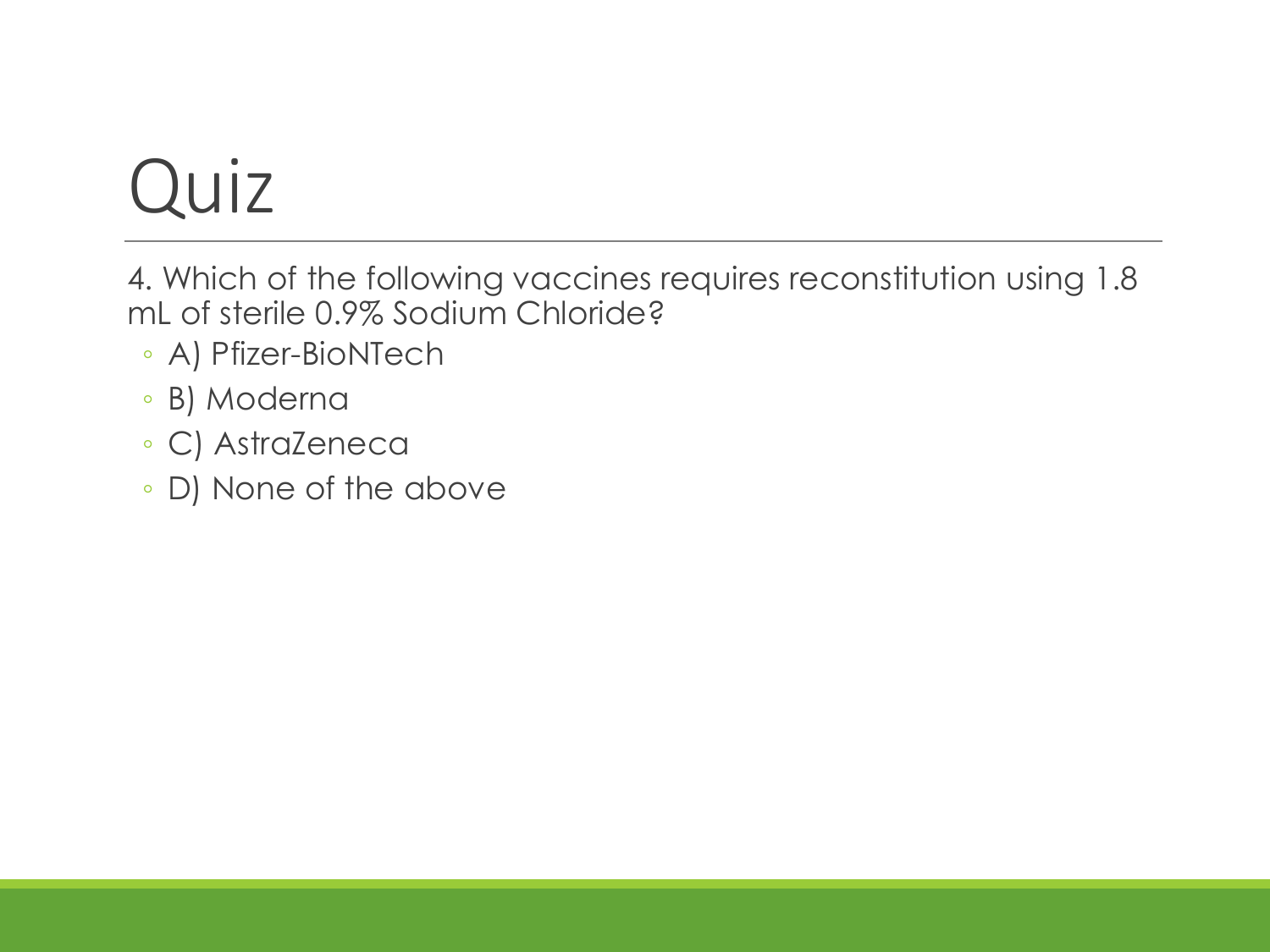- 5. Potential barriers to immunization include:
	- A) Education
	- B) Culture
	- C) Income
	- D) All of the above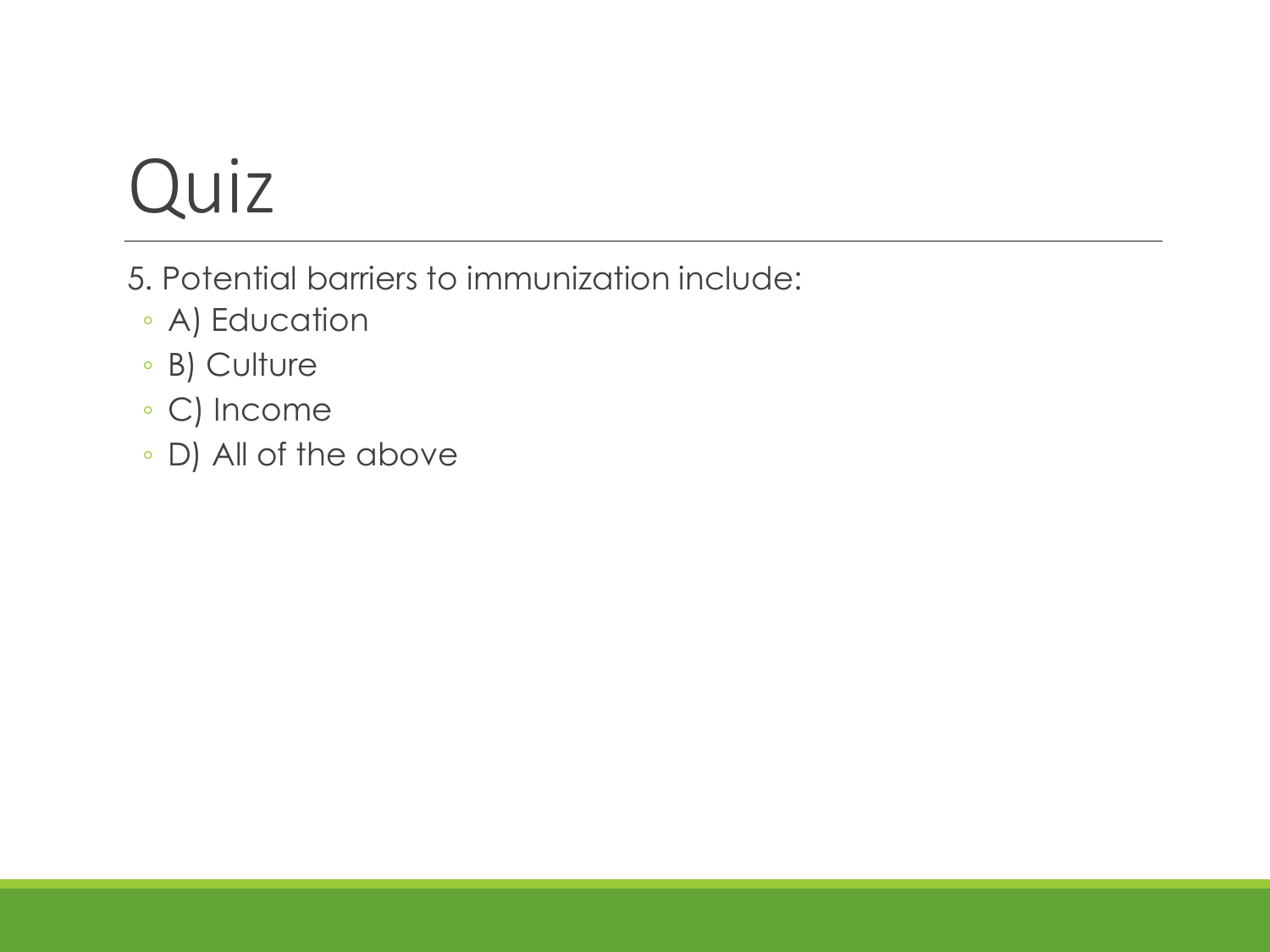6. After approval, Health Canada and the Public Health Agency of Canada no longer monitor the ongoing safety and effectiveness of a vaccine in Canada.

- A) True
- B) False